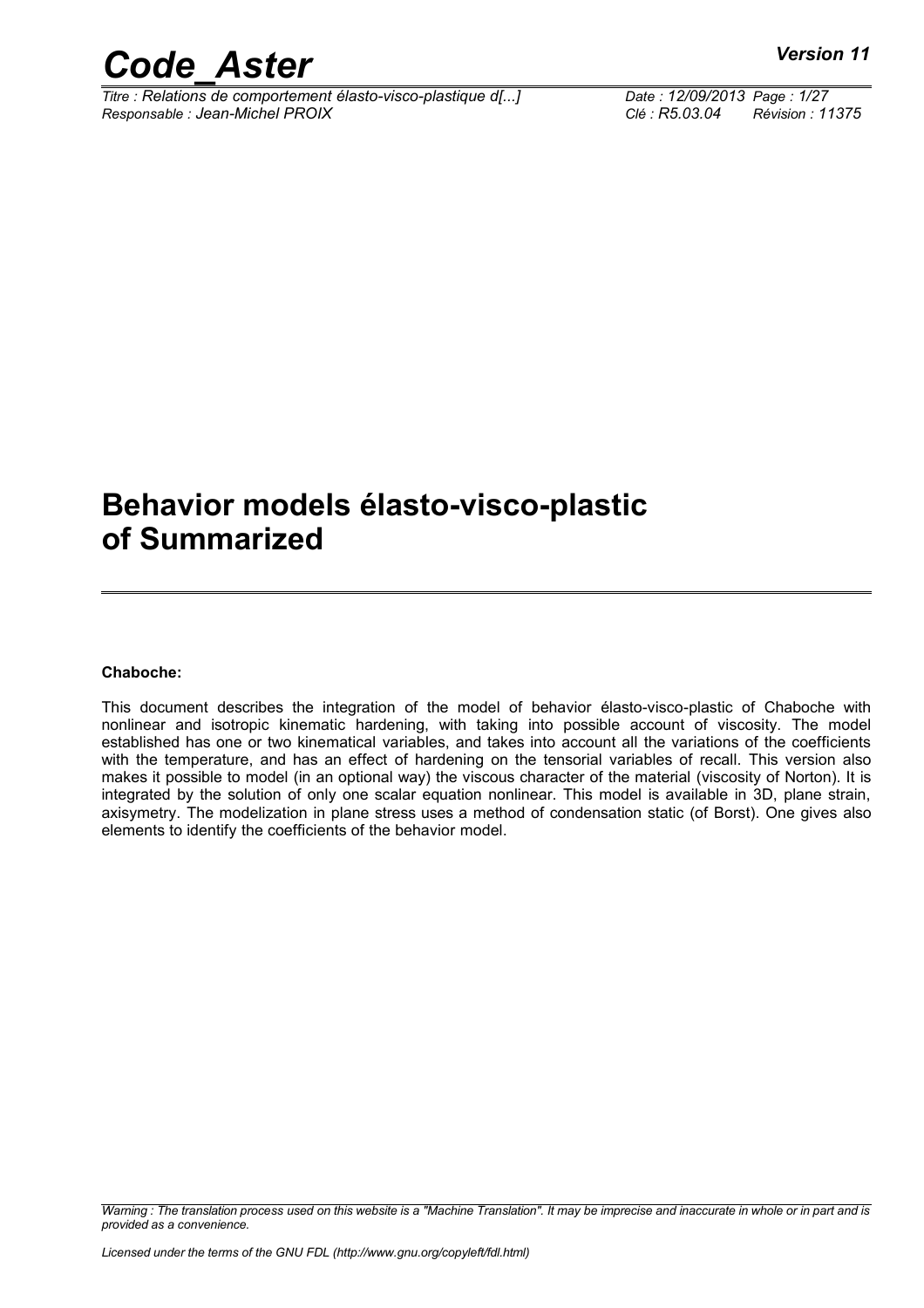# *Code\_Aster Version 11*<br> *Titre : Relations de comportement élasto-visco-plastique d[...]* Date : 12/09/2013 Page : 2/27

*Titre : Relations de comportement élasto-visco-plastique d[...] Date : 12/09/2013 Page : 2/27 Responsable : Jean-Michel PROIX Clé : R5.03.04 Révision : 11375*

### **Contents**

*Warning : The translation process used on this website is a "Machine Translation". It may be imprecise and inaccurate in whole or in part and is provided as a convenience.*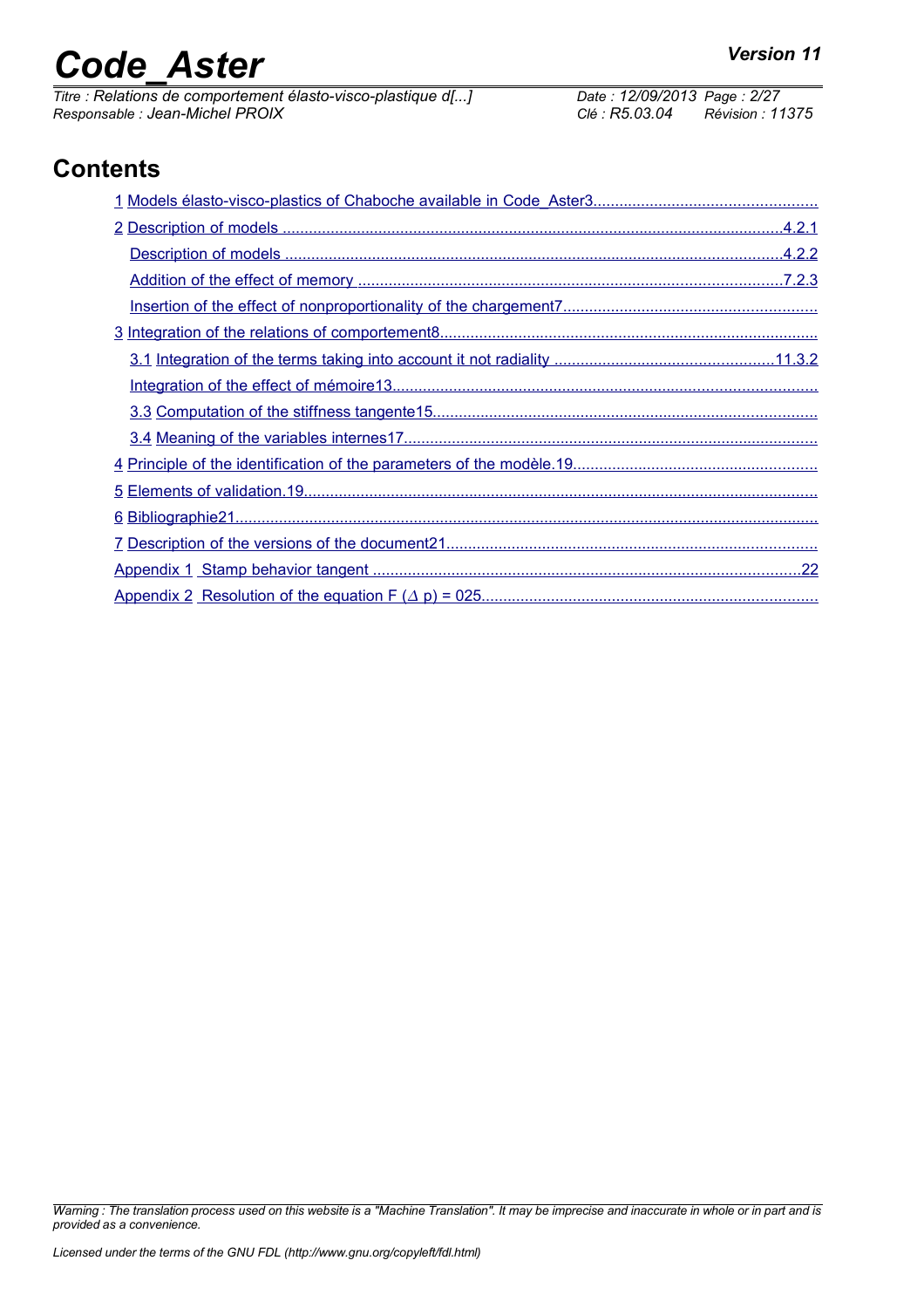*Titre : Relations de comportement élasto-visco-plastique d[...] Date : 12/09/2013 Page : 3/27 Responsable : Jean-Michel PROIX Clé : R5.03.04 Révision : 11375*

#### <span id="page-2-0"></span>**1 Models élasto-visco-plastics of Chaboche available in** *Code\_Aster*

For the structural analysis subjected to loadings cyclic, hardenings isotropic (linear or not) and linear kinematics classics [R5.03.02] and [R5.03.16] are not sufficient any more. In particular, one cannot correctly describe the stabilized cycles obtained in experiments on a tensile specimen subjected to an alternated imposed strain or a traction and compression.

If one seeks to precisely describe the effects of a cyclic loading, it is desirable to adopt modelizations more sophisticated (but easy to use) such as the model of Saïd Taheri, for example, cf [R5.03.05], or if the number of cycles is restricted the model of Jean-Louis Chaboche who is introduced here.

Actually, the model of Chaboche can be more or less sophisticated. The models developed in *Code\_Aster* comprise either a kinematical variable (VMIS\_CIN1\_CHAB and VISC\_CIN1\_CHAB) or two (VISC CIN2 CHAB and VMIS CIN2 CHAB), and isotropic hardening.

The choice to use two kinematical variables complicates certainly the model, but makes it possible to correctly identify the uniaxial tests in a broader range of strains [bib2], [bib7]. A certain number of identifications of the parameters of this model were carried out mainly for the stainless steels A316 and A304 ([bib7], [bib8]).

The models comprise 8 parameters (only one kinematical variable) or 10 (two kinematical variables), introduced into command DEFI\_MATERIAU :

| CIN1 CHAB (CIN1 CHAB FO) | $=$ F (<br>$\bullet$ R 0 = R 0                                                                                                                               |
|--------------------------|--------------------------------------------------------------------------------------------------------------------------------------------------------------|
|                          | $\mathbf{r}$<br>$\Diamond$ R I = R I , (useless if B=0)<br>$\Diamond$ B = b<br>, $(default: 0.)$                                                             |
|                          | $\bullet$ C I = C I<br>$\overline{ }$<br>$\Diamond$ K = k<br>, $(\text{default}: 1.)$<br>$\vee$ W $=w$<br>$,$ (default: $0.$ )                               |
|                          | $\bullet\text{ }G\text{ }0\text{ }=\text{G}\text{ }0\text{ \qquad ,}%$<br>$\Diamond$ A I =A I , (default: 0.)                                                |
| CIN2 CHAB (CIN2 CHAB FO) | $=$ F (<br>$\bullet$ R 0 = R 0<br>$\Diamond$ R I = R I<br>$\mathbf{r}$<br>useless if B=0 or if effect of memory)<br>$\Diamond$ B = b<br>$,$ (default: $0.$ ) |
|                          | $\bullet$ C1 I = C1 I ,<br>$\bullet$ C2 I = C2 I ,<br>$\Diamond$ K = k<br>$,$ (default: 1.)<br>$\vee$ W = w<br>(detault: 0.)                                 |
|                          | $\bullet$ G1 0 =G1 0<br>$\overline{ }$<br>$\bullet$ G2 0 =G2 0<br>$\mathbf{r}$<br>$\lozenge$ A I = A I ,<br>(default: the 0.)<br>$\lambda$                   |

8 or 10 parameters are real constants. All these parameters can depend on the temperature (key words CIN1 CHAB FO or CIN2 CHAB FO) and the expected values are of standard function.

If one wants to introduce besides viscosity (models VISC CIN1 CHAB and VISC CIN2 CHAB), it is also necessary to provide in command DEFI MATERIAU, under key word LEMAITRE (or LEMAITRE FO) the parameters  $N$  and UN  $SUR$  K, which can depend on the temperature.

*Warning : The translation process used on this website is a "Machine Translation". It may be imprecise and inaccurate in whole or in part and is provided as a convenience.*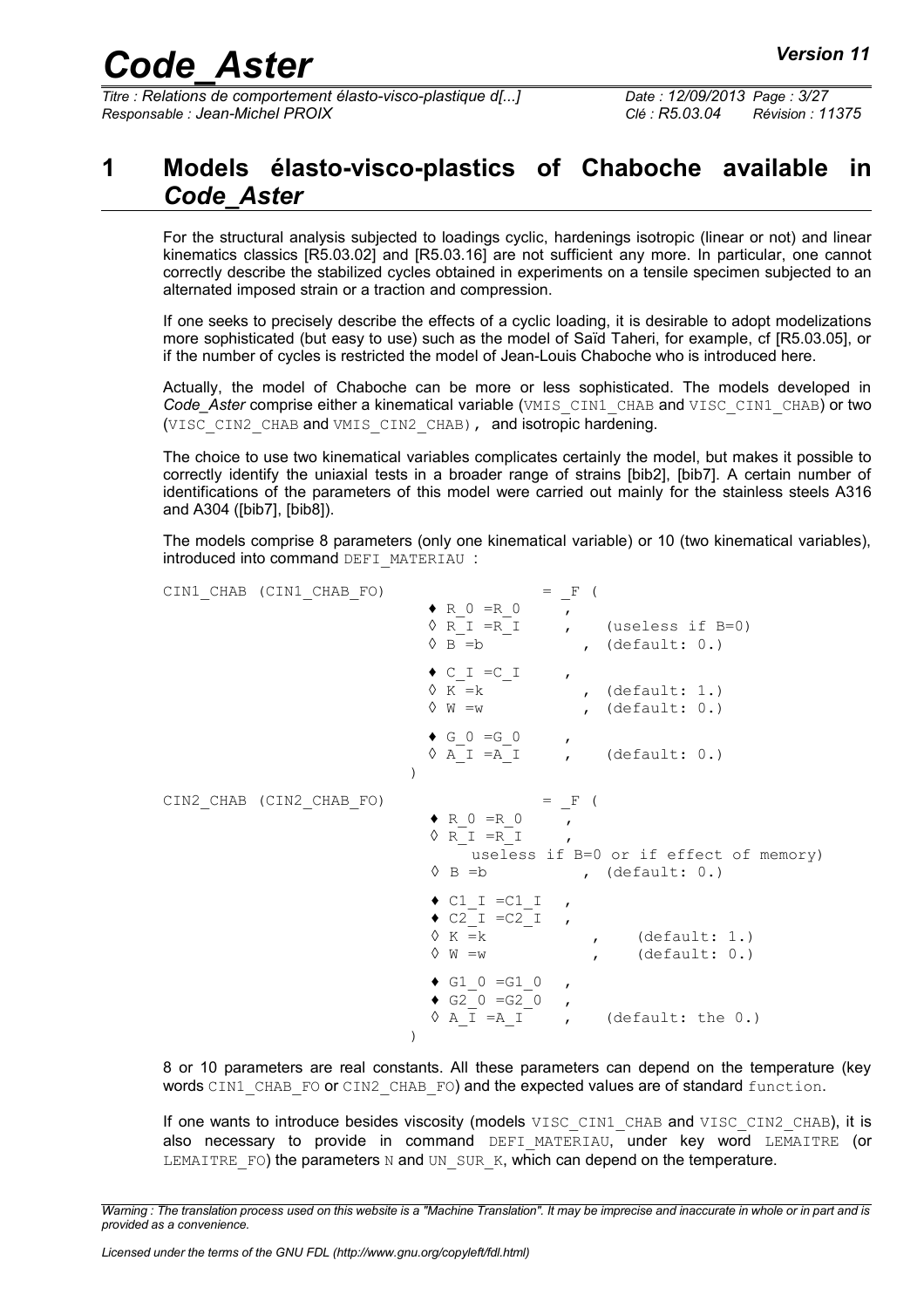*Titre : Relations de comportement élasto-visco-plastique d[...] Date : 12/09/2013 Page : 4/27 Responsable : Jean-Michel PROIX Clé : R5.03.04 Révision : 11375*

LEMAITRE (LEMAITRE\_FO) = F (  $\bullet$  N =n  $\bullet$  UN SUR K =1/K

parameter UN\_SUR\_M of key word LEMAITRE (respectively LEMAITRE\_FO) must obligatorily be put at zero (respectively with the function identically null).

It is possible also to take into account an effect of memory of the more plastic large deformation using models ( VISC\_CIN2\_MEMO and VMIS\_CIN2\_MEMO ) . The keywords with informing are:

```
MEMO ECRO (MEMO ECRO FO) = F (
                         \blacklozenge Q M =Qm ,
                         \bullet Q_{-}^{-}0 = Q_{0} ,
                         \bullet MU =mu ,
                         \triangle ETA =eta , (default: 0.5)
```
In the event of loading nonproportional, it is necessary to enrich the model, by the data of two additional parameters:

 $CIN2_NRAD = F ($  $\Diamond$  DELTA1=  $\delta_1$  (défaut= 1.E+0),  $\Diamond$  DELTA2=  $\delta_2$  (défaut= 1.E+0), with  $0 \le \delta_1 \le 1$ ,  $0 \le \delta_2 \le 1$ 

the constitutive laws are accessible in all the commands using key word COMP INCR with the following relations:

VISC CIN1 CHAB, VISC CIN2 CHAB, VISC CIN2 MEMO, VISC CIN2 NRAD, VISC<sup>\_</sup>MEMO\_NRAD, VMIS CIN1 CHAB, VMIS CIN2 CHAB, VMIS CIN2 MEMO, VMIS\_CIN2\_NRAD, VMIS\_MEMO\_NRAD.

**Note:** the model VISCOCHAB [R5.03.14] also makes it possible to represent the effects described in this document. It comprises moreover of the terms of additional restoration and hardening. But its use in structural analyzes is more expensive in time computation (because one must solve either by the method of Runge-Kutta or by the method of Newton a system of 27 equations to 27 unknowns). Moreover, it poses problems of robustness when time step is large, because the method of Newton can fail. That involves many subdivisions of time step.

The models described in this document are optimized, insofar as they result in solving only one scalar resolution, and the method of very robust resolution used (method of Brent or secant, cf [R5.03.14]); it is thus a model able to integrate quickly the large ones time step.

In the continuation of this document, one describes the characteristics of the various models. One presents then the detail of their numerical integration in restrain with the construction of the coherent tangent matrix. Lastly, one also gives some elements for the identification of the characteristics of the material.

#### <span id="page-3-1"></span>**2 Description of the models**

#### **2.1 Description of the models**

<span id="page-3-0"></span>At any moment, the state of the material is described by the strain  $\epsilon$ , the temperature T, the plastic strain  $\{\varepsilon^p\}$ , the cumulated plastic strain  $\|p\|$  and the tensor of recall  $|X|$ . The equations of state then define according to these variables of state the stress  $\sigma \! = \! \sigma^H \text{Id} \! + \! \tilde{\sigma}$  (broken up into hydrostatics parts and deviatoric), the isotropic share of hardening *R* and the kinematical share *X* :

*Warning : The translation process used on this website is a "Machine Translation". It may be imprecise and inaccurate in whole or in part and is provided as a convenience.*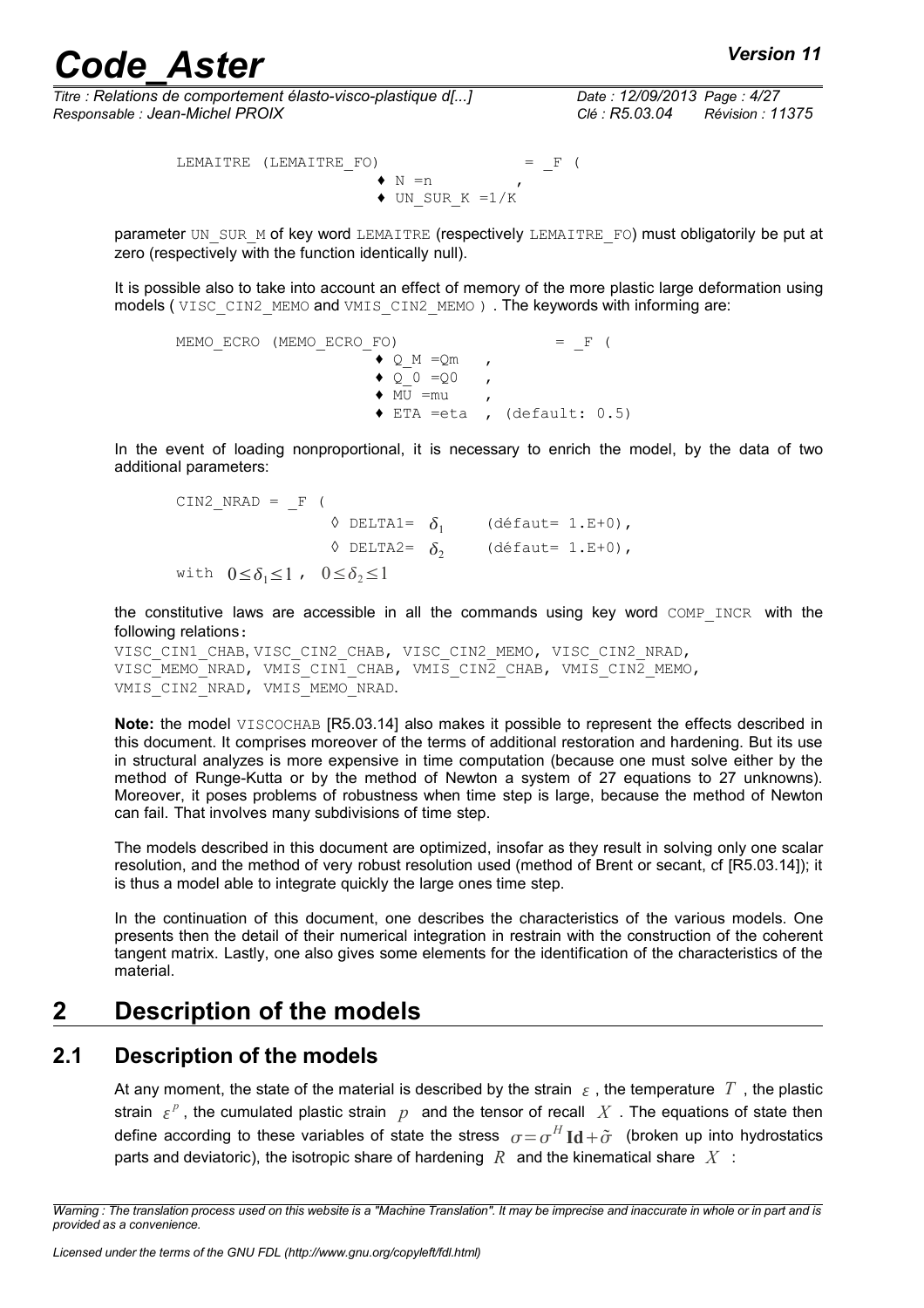$$
\sigma^H \!=\! \frac{1}{3} tr \big( \sigma \big) \! \! = \! K \, tr \big( \, \varepsilon \! - \! \varepsilon^{\text{th}} \big) \; \text{ with } \; \varepsilon^{\text{th}} \!=\! \alpha \big( T \! - \! T^{\text{ref}} \big) \text{Id} \qquad \qquad \text{\'eq 2.1-1}
$$

$$
\tilde{\sigma} = \sigma - \sigma^H \operatorname{Id} = 2 \mu \left( \tilde{\varepsilon} - \varepsilon^p \right)
$$

$$
R = R(p) \tag{6q 2.1-3}
$$

$$
X = X\left(p, \varepsilon^p\right) = X_1\left(p, \varepsilon^p\right) + X_2\left(p, \varepsilon^p\right)
$$
\n**6q 2.1-4**

where  $\ K$  ,  $\mu$  ,  $\alpha$  and the coefficients of  $\ X(\ p)$  and  $\ R(\ p)$  are characteristics of the material which can depend on the temperature. More precisely, they are respectively the moduli of compressibility and shears, the thermal coefficient of thermal expansion, the functions of isotropic and kinematical hardening. As for  $T^{\textit{ref}}$  , it is the reference temperature, for which one regards the thermal strain as being null.

#### **Note:**

For the model  $\text{\text{visc\_CINI\_CHAB}}$  one thus considers only the only tensorial  $\left| {X_{\rm{1}}} \right|p\right|$  variable  ${X}_{\,2}(\,p)\!=\!0\,\,$  . This remains valid for all the continuation: one will describe the two models formally *in the same way, the model VISC\_CIN1\_CHAB resulting from VISC\_CIN2\_CHAB while supposing*  $X_2(p)=0$ .

The evolution of the plastic strain is controlled by a normal flow model to a plasticity criterion of von Mises:

$$
F(\sigma, R, X) = (\tilde{\sigma} - X_1 - X_2)_{eq} - R(p) \text{ with } A_{eq} = \sqrt{\frac{3}{2}\tilde{A} : \tilde{A}}
$$
 6q 2.1-5

$$
\dot{\varepsilon}^p = \dot{\lambda} \frac{\partial F}{\partial \sigma} = \frac{3}{2} \dot{\lambda} \frac{\tilde{\sigma} - X_1 - X_2}{\left[\tilde{\sigma} - X_1 - X_2\right]_{eq}}
$$

$$
\dot{p} = \dot{\lambda} = \sqrt{\frac{2}{3} \dot{\varepsilon}^p : \dot{\varepsilon}^p}
$$

As for the plastic multiplier  $\lambda$ , it is obtained by the condition of coherence:

$$
\begin{cases}\n\sin F < 0 \text{ ou } F < 0 \\
\sin F = 0 \text{ et } F = 0 \quad \lambda \ge 0\n\end{cases}
$$
\n
$$
\begin{cases}\n\text{\'eq 2.1-8} \\
\text{Aq 2.1-8}\n\end{cases}
$$

**Note::**

*The evolution of the variables*  $\mathbf{X}_1$  and  $\mathbf{X}_2$  is given by:

$$
X_1 = \frac{2}{3} C_1(p) \alpha_1
$$
  
\n
$$
X_2 = \frac{2}{3} C_2(p) \alpha_2
$$
  
\n
$$
\dot{\alpha}_1 = \dot{\epsilon}^p - \gamma_1(p) \alpha_1 p
$$
  
\n
$$
\dot{\alpha}_2 = \dot{\epsilon}^p - \gamma_2(p) \alpha_2 p
$$
  
\n**(a)**  $\dot{\alpha}_1 = \dot{\epsilon}^p - \gamma_2(p) \alpha_2 p$ 

functions  $C(p)$ ,  $\gamma(p)$  and  $R(p)$  are defined, in accordance with [bib2] by:

*Warning : The translation process used on this website is a "Machine Translation". It may be imprecise and inaccurate in whole or in part and is provided as a convenience.*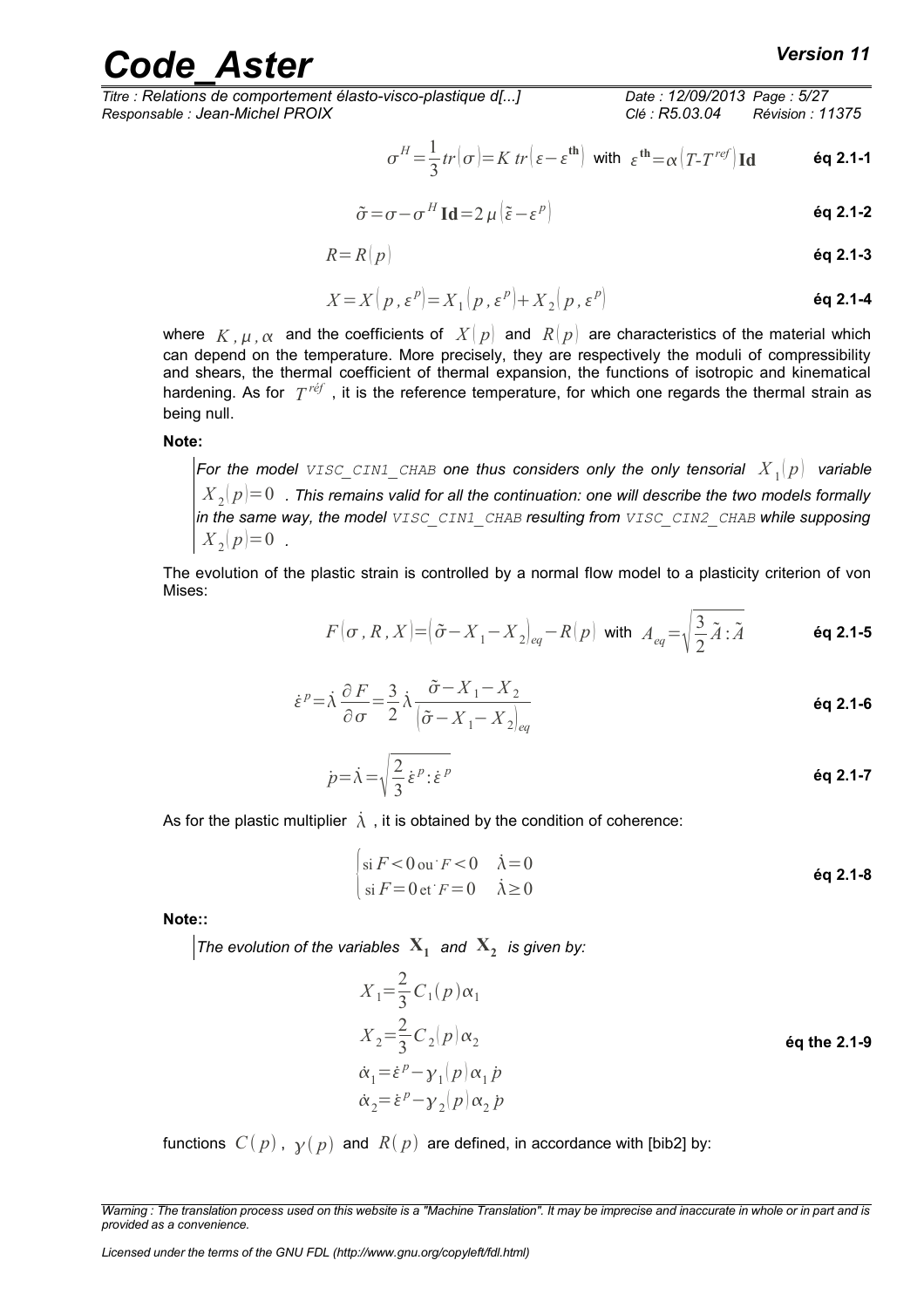*Titre : Relations de comportement élasto-visco-plastique d[...] Date : 12/09/2013 Page : 6/27 Responsable : Jean-Michel PROIX Clé : R5.03.04 Révision : 11375*

$$
\begin{array}{c} R(p) {=} R_\infty {+}\big(R_0 {-} R_\infty\big) e^{-bp} \\ C_1(p) {=} C_1^\infty \big(1 {+} \big(k - 1\big) e^{-wp}\big) \\ C_2(p) {=} C_2^\infty \big(1 {+} \big(k - 1\big) e^{-wp}\big) \\ \gamma_1(p) {=} \gamma_1^0 \big(a_\infty {+} \big(1 {-} a_\infty\big) e^{-bp}\big) \\ \gamma_2(p) {=} \gamma_2^0 \big(a_\infty {+} \big(1 {-} a_\infty\big) e^{-bp}\big) \end{array}
$$

The evolution of these coefficients makes it possible to represent hardening in several ways: classical isotropic hardening (monotonous or cyclic) by  $R(p)$ , "hardening" of the coefficients relating to the kinematical terms by  $C(p)$  and  $\gamma(p)$ . (cf [biberon1[122\]](#page-21-2)). The statements into exponential are similar to the definition of nonlinear kinematic hardening (eq.2, 1,9), and (in their principle) represent a variation of the coefficients from the subscripted value by  $\theta$  (for  $p=0$ ) to the subscripted value by ∞ when *p* becomes large.

This implies that the coefficients *b* and *w* are supposed to be positive. In the contrary case, an alarm message is transmitted, because the solution calculated risk to be not physics.

The presence of viscosity can model in a simple way [bib2] by replacing the condition of coherence [éq 2.1-8] by:

$$
p = \left(\frac{\langle F \rangle}{K}\right)^N
$$

 $\langle F \rangle$  positive part of F (hooks of Macauley),  $K$ ,  $N$  characteristic of viscosity (Norton) of the material. Unchanged all the other equations of the model are left. It will be seen that such an introduction of viscosity involves only minor modifications of the implicit algorithm of integration of the constitutive law.

The effect of memory consists in replacing the evolution of isotropic hardening by:

 $F(\sigma, R, X) = (\tilde{\sigma} - X_1 - X_2)_{eq} - R_0 - R(p)$  $R = b \left[ Q - R \right]$  *p*  $Q = Q_0 + (Q_m - Q_0)(1 - e^{-2\mu q})$  $f\left(\varepsilon^p,\xi,q\right)=\frac{2}{2}$  $\frac{2}{3}J_2\bigl|\varepsilon^p-\xi\bigr|-q \leq 0$  defining a field characterizing the plastic strains maximum ones, of which  $q$  measures the radius and  $\xi$  the center, calculated according to a model of normality i.e. with the law of evolution:  $\dot{\xi}\!=\!\frac{1-\eta}{\eta}$  $\eta$  $\dot{q}n^*$  . The parameter  $\eta$  (which does not exist in the initial formulation [bib.2]), I makes it possible to partially take into account the effect of memory. If it is equal to 0.5, the initial formulation is found. If it is worth 1, *q* to the norm of the more plastic large deformation attack is equal. If it is much lower than 0.5, the effect of memory is taken into account partly only.

#### **Note:**

•*The definition of* **X<sup>1</sup>** *and* **X<sup>2</sup>** *in the form [éq 2.1-9]:*

•*allows in the same way to keep a formulation which takes into account the variations of the parameters with the temperature without introducing term T*˙ *in as into [bib.4], that the model of viscoplastic Chaboche. These terms are necessary because their not taken into account would lead to inaccurate results [bib4].*

•*allows to have a coherent writing with the thermodynamic statement of the plastic potential [bib2] (p.221).*

*Warning : The translation process used on this website is a "Machine Translation". It may be imprecise and inaccurate in whole or in part and is provided as a convenience.*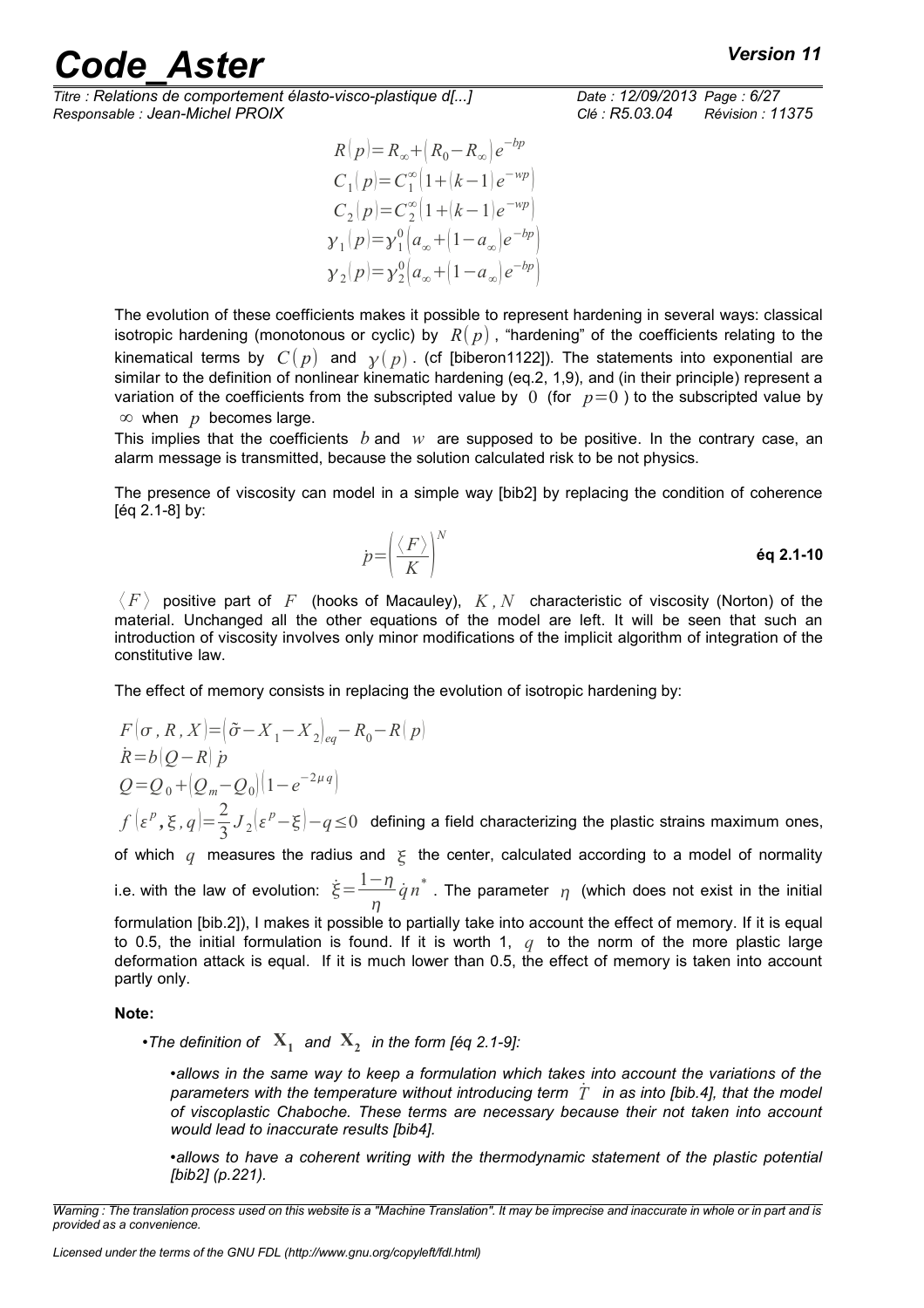*Titre : Relations de comportement élasto-visco-plastique d[...] Date : 12/09/2013 Page : 7/27 Responsable : Jean-Michel PROIX Clé : R5.03.04 Révision : 11375*

• It is noted that the functions  $\; C_1(\,p),{\cal y}_1(\,p), C_2(\,p),{\cal y}_2(\,p), R(\,p)\;$  intervening in the preceding *equations allow all the three to model various nonlinear effects of hardening . The introduction of hardening, either on the level of the kinematical part, by*  $|C|p|$  *, or on the level of the term of recall, by the function*  $\gamma(p)$ , does not have the same effect on the classification tests [bib2]. The *use of a model with*  $\gamma|p|$  makes it possible in particular to identify more easily of strong cyclic *hardenings. Several works of identification of the coefficients of the models of Chaboche besides were carried out on the basis of the model with a hardening represented by*  $\gamma |p|$  ([bib5], [bib6]), *in particular for the stainless steels.* 

#### **2.2 Addition of the effect of memory**

<span id="page-6-1"></span>implicit discretization of the problem with effect of memory led to a system of 20 equations to 20 unknowns [7]:

6 eq: 
$$
\tilde{\sigma} = \frac{\mu}{\mu^-} \tilde{\sigma}^- + 2 \mu (\Delta \tilde{\epsilon} - \Delta \epsilon^p)
$$
  
\n1 eq :  
\n
$$
\left( \tilde{\sigma} - \frac{2}{3} C_1 \alpha_1^- - \frac{2}{3} C_2 \alpha_2^- - \frac{2}{3} C_1 \Delta \alpha_1 (\Delta \epsilon^p) - \frac{2}{3} C_2 \Delta \alpha_2 (\Delta \epsilon^p) \right)_{eq} = R_0 + R^- + \Delta R + K \left( \frac{\Delta p}{\Delta t} \right)^{1/N}
$$

$$
6 \text{ eq } : \Delta \, \varepsilon^p = \frac{3}{2} \, \Delta \, p \, \frac{\tilde{\sigma} - \frac{2}{3} \, C_1 \alpha_1^- - \frac{2}{3} \, C_2 \alpha_2^- - \frac{2}{3} \, C_1 \, \Delta \, \alpha_1 - \frac{2}{3} \, C_2 \, \Delta \, \alpha_2}{R_0 + R \, (p) + K \, \left(\frac{\Delta \, p}{\Delta \, t}\right)^{1/N}} = \Delta \, p \, n
$$

$$
\text{1 eq: } f\left(\varepsilon^p, \xi, q\right) = \frac{2}{3} J_2 \left(\varepsilon^p - \xi\right) - q = \frac{2}{3} \sqrt{\frac{3}{2} \left(\varepsilon^p - \xi\right) : \left(\varepsilon^p - \xi\right)} - q \le 0
$$

$$
6 \text{ eq: } \Delta \xi = (1 - \eta) \frac{\Delta q}{\eta} n^*
$$

with 
$$
\Delta R = b(Q-R)\Delta p
$$
  
\n
$$
\Delta q = \eta H(F) \langle \mathbf{n} : \mathbf{n}^* \rangle \Delta p
$$
\n
$$
\Delta \alpha_i = \frac{\Delta \varepsilon^p - \gamma_i \alpha_i^{\top} \Delta p}{1 + \gamma_i \Delta p}
$$
\n
$$
n^* = \frac{3}{2} \frac{\varepsilon^p - \xi}{J_2(\varepsilon^p - \xi)}
$$
\n
$$
n = \frac{3}{2} \frac{\tilde{\sigma} - \frac{2}{3} C_1 \alpha_1 - \frac{2}{3} C_2 \alpha_2}{\left[\tilde{\sigma} - \frac{2}{3} C_1 \alpha_1 - \frac{2}{3} C_2 \alpha_2\right]_{eq}}
$$

<span id="page-6-0"></span>the 20 unknowns are:  $\tilde{\sigma}$  ,  $\varDelta$   $\varepsilon^p$  ,  $\varDelta$   $\xi$  ,  $\varDelta$   $p$  ,  $\varDelta$   $q$ 

#### **2.3 Insertion of the effect of nonproportionality of the loading**

Of way similar to model VISCOCHAB, one can insert in VISC CIN2 CHAB/MEMO the equations translating the effect nonproportional. The model obtained here VISC/VMIS CIN2 NRAD,  $\circ$ r VISC/VMIS\_MEMO\_NRAD is called (according to whether one takes into account or not the effect of memory).

*Warning : The translation process used on this website is a "Machine Translation". It may be imprecise and inaccurate in whole or in part and is provided as a convenience.*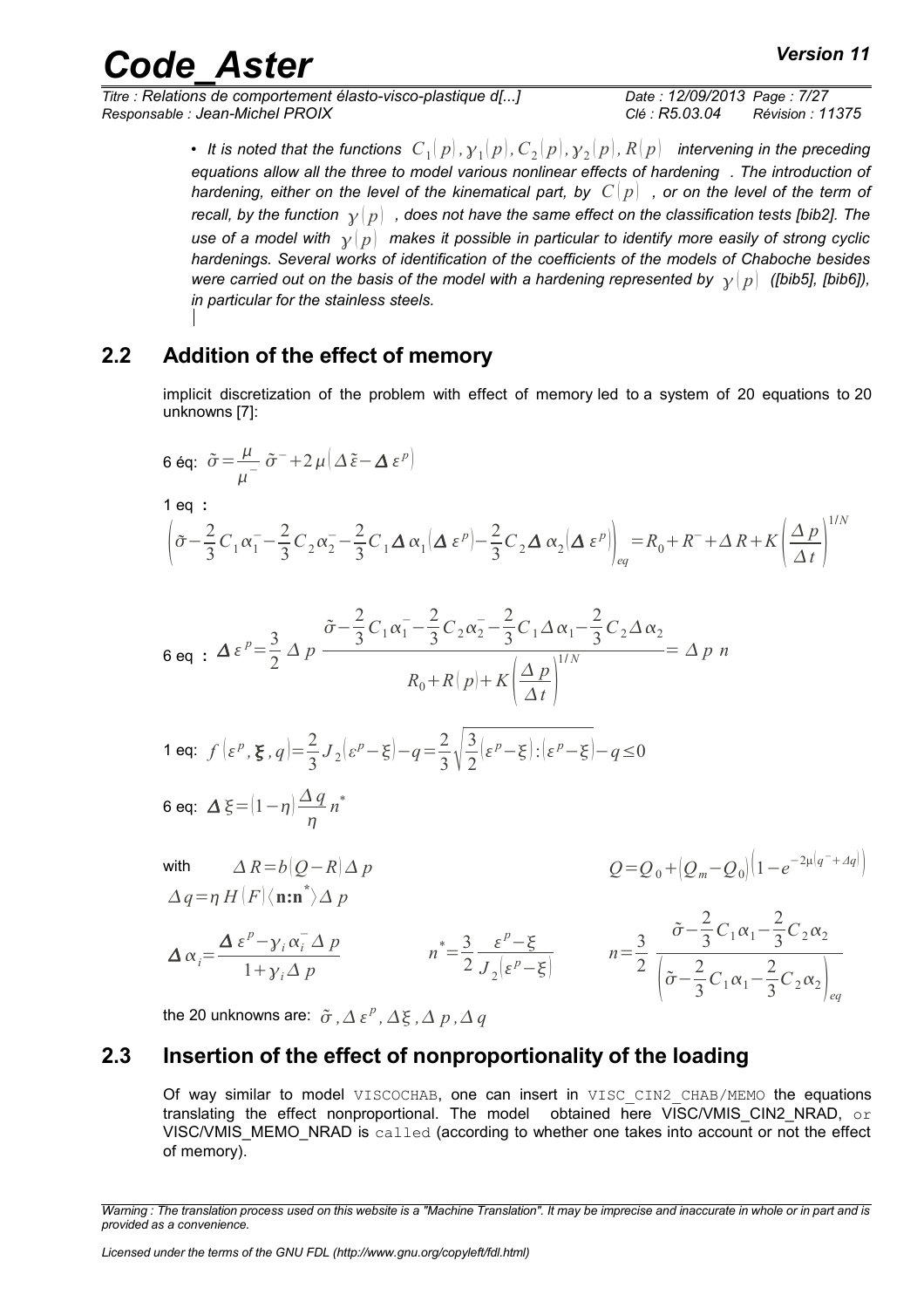## and **Code Aster** *Code* **Aster Code Aster** *Code**Code**Code**Code**Code**Code**Code**Code**Code**Code**Code**Code**Code**Code**Code**Code**Code**Code**Code**Code**Code**Code**Code**Code**Code*

*Titre : Relations de comportement élasto-visco-plastique d[...] Date : 12/09/2013 Page : 8/27 Responsable : Jean-Michel PROIX Clé : R5.03.04 Révision : 11375*

2

2

$$
\vec{\alpha}_1 = \dot{\varepsilon}^p - \gamma_1(p)\alpha_1 \dot{p} \text{ becomes: } \vec{\alpha}_1 = \dot{\varepsilon}^p - \gamma_1(p)[\delta_1 \alpha_1 + (1 - \delta_1)(\alpha_1; n) n] \dot{p}
$$
\n
$$
\dot{\alpha}_2 = \dot{\varepsilon}^p - \gamma_2(p)\alpha_2 \dot{p} \qquad \dot{\alpha}_2 = \dot{\varepsilon}^p - \gamma_2(p)[\delta_2 \alpha_2 + (1 - \delta_2)(\alpha_2; n) n] \dot{p}
$$
\n
$$
\text{formula } n = \sqrt{\frac{3}{2} \frac{\tilde{\sigma} - X_1 - X_2}{(\tilde{\sigma} - X_1 - X_2)_{eq}}} \text{ formula } n : n = 1 \text{ and in particular } \dot{\varepsilon}^p = \sqrt{\frac{3}{2}} \Delta p n
$$

It is easy to check that this new statement of the evolution of the local variables  $\alpha_i$  cost to the preceding statement if  $\delta_i=1$ , or in the event of **radial situation**, where one can pose  $\alpha_i=\xi n$ .

It comes then:  $\dot{\alpha_i} = \dot{\epsilon}^p - \gamma_i p \big( \delta_i \xi n + (1 - \delta_i) \xi n \big) = \dot{\epsilon}^p - \gamma_i p \alpha_i$ .

#### **3 Integration of the behavior models**

 $(\tilde{\boldsymbol{\sigma}}$  −  $X$ <sub>1</sub> −  $X$ <sub>2</sub>)<sub>eq</sub>

<span id="page-7-0"></span>to carry out the integration of the constitutive law numerically, one carries out a discretization in time and one adopts a diagram of implicit, famous Eulerian adapted for elastoplastic behavior models. Henceforth, the following notations will be employed:  $\overline{A}$ ,  $\overline{A}$  and  $\overline{\Delta A}$  represent respectively the values of a quantity at the beginning and at the end of time step considered thus that its increment during the step. The problem is then the following: knowing the state at time  $t^-$  as well as the increments of strain  $\Delta \varepsilon$  (resulting from the phase of prediction (cf documentation of reference of STAT\_NON\_LINE [R5.03.01])) and of temperature  $\Delta T$  , to determine the state of the local variables at time  $t$  as well as the stresses  $\sigma$ .

One compared to the takes into account the variations of the characteristics temperature by noticing that:

$$
\sigma^H = \frac{K}{K^-} \sigma^{H^-} + K \operatorname{tr} \left( \Delta \, \varepsilon - \Delta \, \varepsilon^{\text{th}} \right) \tag{6q 2.2-1}
$$

$$
\tilde{\sigma} = \frac{\mu}{\mu^{-}} \tilde{\sigma}^{-} + 2 \mu \left( \Delta \tilde{\epsilon} - \Delta \epsilon^{p} \right) = \tilde{\sigma}^{\epsilon} - 2 \mu \Delta \epsilon^{p}
$$

with

$$
\tilde{\sigma}^{\varepsilon} = \frac{\mu}{\mu^{-}} \tilde{\sigma}^{-} + 2 \mu \Delta \tilde{\varepsilon}
$$

Within sight of the equation [éq 2.2-1], one notes that the hydrostatic behavior is purely elastic if *K* is constant. Only the processing of the deviatoric component is delicate.

In the absence of viscous term, the relation of discretized coherence is:

Elastic mode:  $F \leq 0$  and  $\Delta p = 0$ plastic Mode:  $F=0$  and  $\Delta p\geq 0$ 

On the other hand, in the presence of viscosity, the condition of coherence is replaced by the equation [éq 2.1 - 10] which, discretized, is written:

$$
\frac{\Delta p}{\Delta t} = \left(\frac{\langle F \rangle}{K}\right)^N \Leftrightarrow \langle F \rangle = K \left(\frac{\Delta p}{\Delta t}\right)^{1/N}
$$

In other words, while posing:

*Warning : The translation process used on this website is a "Machine Translation". It may be imprecise and inaccurate in whole or in part and is provided as a convenience.*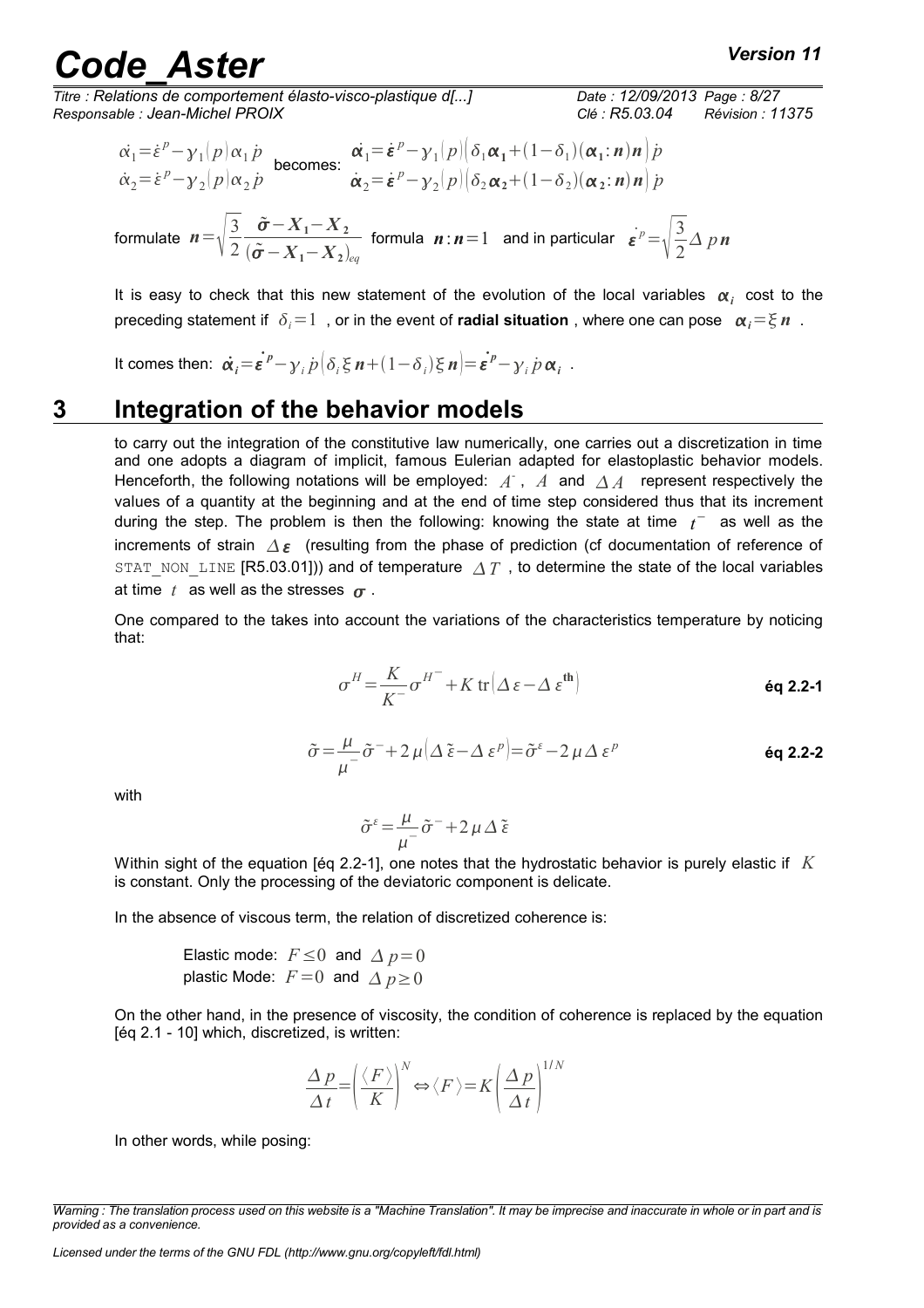*Titre : Relations de comportement élasto-visco-plastique d[...] Date : 12/09/2013 Page : 9/27 Responsable : Jean-Michel PROIX Clé : R5.03.04 Révision : 11375*

$$
\tilde{F} = F - K \left(\frac{\Delta p}{\Delta t}\right)^{1/N}
$$

the viscoplastic increment of cumulated strain is determined by:

$$
\begin{array}{ll}\n\text{Régime élastique} : & \tilde{F} \leq 0 \text{ et } \Delta p = 0 \\
\text{Régime viscoplastique} : & \tilde{F} = 0 \text{ et } \Delta p \geq 0\n\end{array}
$$
\n
$$
\begin{array}{ll}\n\text{Eq 2.2-3} \\
\text{Eq 2.2-3} \\
\text{Eq 3.2-4} \\
\text{Eq 4.3} \\
\text{Eq 5.4} \\
\text{Eq 5.5} \\
\text{Eq 6.5} \\
\text{Eq 6.6} \\
\text{Eq 7.6} \\
\text{Eq 7.7} \\
\text{Eq 7.7} \\
\text{Eq 8.7} \\
\text{Eq 8.8} \\
\text{Eq 8.8} \\
\text{Eq 8.8} \\
\text{Eq 8.8} \\
\text{Eq 8.8} \\
\text{Eq 8.8} \\
\text{Eq 8.8} \\
\text{Eq 8.8} \\
\text{Eq 8.8} \\
\text{Eq 8.8} \\
\text{Eq 8.8} \\
\text{Eq 8.8} \\
\text{Eq 8.8} \\
\text{Eq 8.8} \\
\text{Eq 8.8} \\
\text{Eq 8.8} \\
\text{Eq 8.8} \\
\text{Eq 8.8} \\
\text{Eq 8.8} \\
\text{Eq 8.8} \\
\text{Eq 8.8} \\
\text{Eq 8.8} \\
\text{Eq 8.8} \\
\text{Eq 8.8} \\
\text{Eq 8.8} \\
\text{Eq 8.8} \\
\text{Eq 8.8} \\
\text{Eq 8.8} \\
\text{Eq 8.8} \\
\text{Eq 8.8} \\
\text{Eq 8.8} \\
\text{Eq 8.8} \\
\text{Eq 8.8} \\
\text{Eq 8.8} \\
\text{Eq 8.8} \\
\text{Eq 8.8} \\
\text{Eq 8.8} \\
\text{Eq 8.8} \\
\text{Eq 8.8} \\
\text{Eq 8.8} \\
\text{Eq 8.8} \\
\text{Eq 8.8} \\
\text{Eq 8.8} \\
\text{Eq 8.8} \\
\text{Eq 8.8} \\
\text{Eq 8.8} \\
\text{Eq 8.8} \\
\text{Eq 8.8} \\
\text{Eq 8.8} \\
\text{Eq 8.8} \\
\text{Eq 8.8} \\
\text{Eq 8.8} \\
\text{Eq 8.8} \\
\text{Eq
$$

Finally, by adopting an implicit, the only difference between the constitutive laws figure and viscoplastic discretization resides in the form of the loading function *F* : one observes a complementary term in the event of viscosity there. In fact, incremental plasticity appears as the borderline case of incremental viscoplasticity when *K* tends towards zero. This convergence was already described by J.L. Chaboche and G. Cailletaud in [bib3].

In the continuation of this paragraph, one will thus detail the integration of the viscoplastic model. To find the case of the plastic behavior, it is enough to take  $K=0$  in the equations below (it is pointed out that the user to place itself in this case must obligatorily remove key word LEMAITRE or LEMAITRE FO of the command DEFI\_MATERIAU).

$$
\tilde{\sigma} - X_1 - X_2 = \tilde{\sigma}^e - \frac{2}{3} C_1 \alpha_1 - \frac{2}{3} C_2 \alpha_2 - 2 \mu \Delta \epsilon^p - \frac{2}{3} (C_1 \Delta \alpha_1 + C_2 \Delta \alpha_2)
$$

Equations of flow [éq 2.1-6] and [éq 2.1-7], once discretized, and the condition of coherence [éq 2.2-3] are written (by noticing that  $p = \lambda$ ):

$$
\Delta \varepsilon^{p} = \frac{3}{2} \Delta p \frac{\tilde{\sigma}^{e} - \frac{2}{3} C_{1} \alpha_{1}^{-} - \frac{2}{3} C_{2} \alpha_{2}^{-} - 2 \mu \Delta \varepsilon^{p} - \frac{2}{3} C_{1} \Delta \alpha_{1}^{-} - \frac{2}{3} C_{2} \Delta \alpha_{2}}{\left[ \tilde{\sigma}^{e} - \frac{2}{3} C_{1} \alpha_{1}^{-} - \frac{2}{3} C_{2} \alpha_{2}^{-} - 2 \mu \Delta \varepsilon^{p} - \frac{2}{3} C_{1} \Delta \alpha_{1}^{-} - \frac{2}{3} C_{2} \Delta \alpha_{2} \right]_{eq}}
$$
  
2.2-4  
 $\tilde{F} \le 0 \Delta p \ge 0 \tilde{F} \Delta p = 0$ 

the processing of the condition of coherence (preceding equation) is classical. One starts with test elastic ( $\Delta p=0$ ) which is well the solution if the plasticity criterion is not exceeded, i.e. if:

$$
\left(\tilde{\sigma}^{e} - \frac{2}{3}C_{1}(p^{-})\alpha_{1}^{-} - \frac{2}{3}C_{2}(p^{-})\alpha_{2}^{-}\right)_{eq} - R(p^{-}) < 0
$$
 2.2-6

In the contrary case, the solution is plastic ( $\Delta p>0$ ) and the condition of coherence is reduced to  $F=0$ . To solve it, it is shown that one can bring back oneself to a scalar problem while expressing  $\Delta \, \epsilon^p \,$  and  $\, \Delta \, \alpha_1$ ,  $\Delta \, \alpha_2 \,$  according to  $\, \Delta \, p \,$  . By gathering the equations of the problem resulting from the implicit discretization, one obtains the system of equations:

*Warning : The translation process used on this website is a "Machine Translation". It may be imprecise and inaccurate in whole or in part and is provided as a convenience.*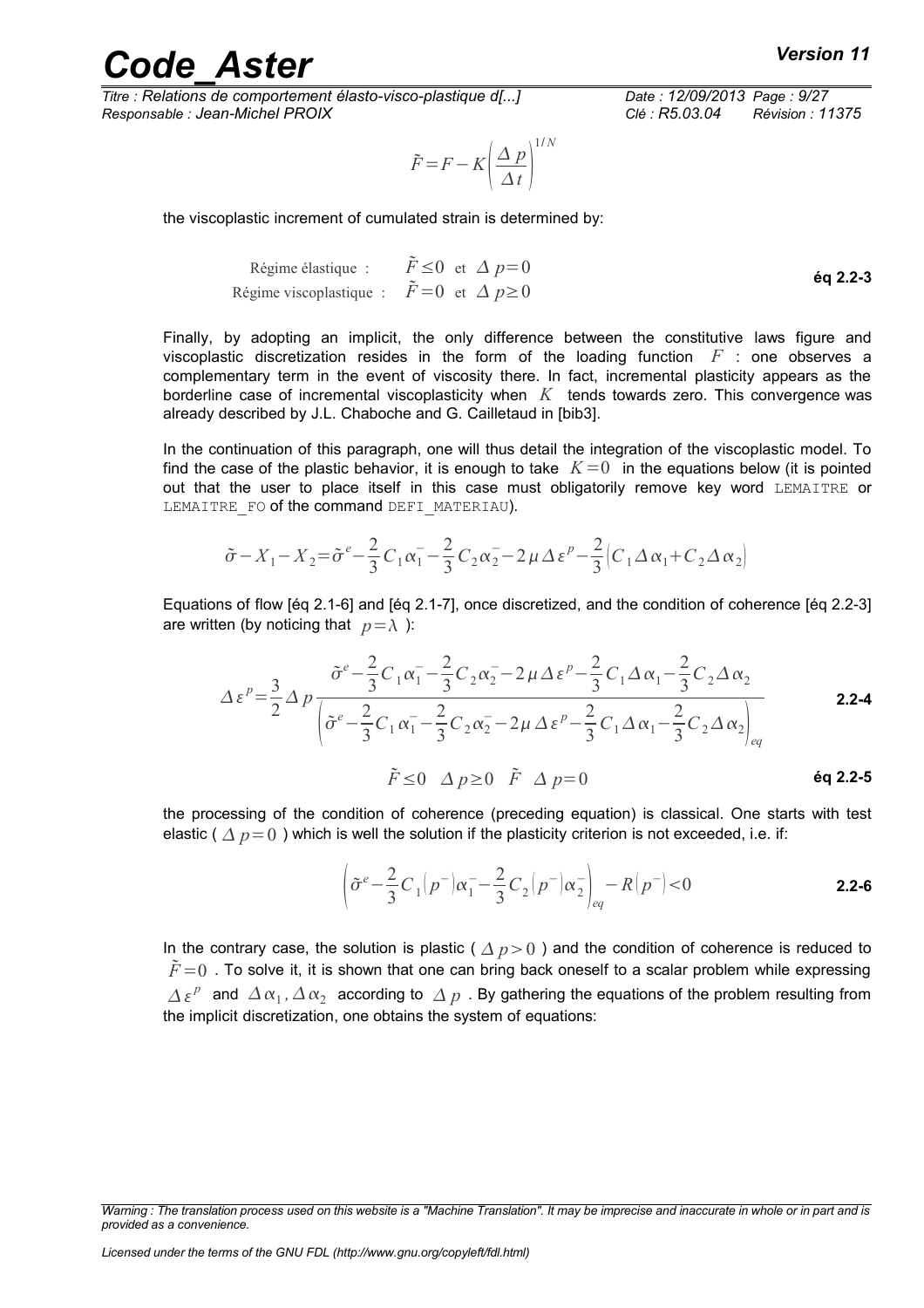*Titre : Relations de comportement élasto-visco-plastique d[...] Date : 12/09/2013 Page : 10/27 Responsable : Jean-Michel PROIX Clé : R5.03.04 Révision : 11375*

$$
\left(\tilde{\sigma}^e - \frac{2}{3}C_1\alpha_1 - \frac{2}{3}C_2\alpha_2 - 2\mu\Delta\varepsilon^p - \frac{2}{3}C_1\Delta\alpha_1 - \frac{2}{3}C_2\Delta\alpha_2\right)_{eq} = R(p) + K\left(\frac{\Delta p}{\Delta t}\right)^{1/N}
$$
 6q 2.2-7

$$
\Delta \varepsilon^{p} = \frac{3}{2} \Delta p \frac{\tilde{\sigma}^{e} - \frac{2}{3} C_{1} \alpha_{1}^{-} - \frac{2}{3} C_{2} \alpha_{2}^{-} - 2 \mu \Delta \varepsilon^{p} - \frac{2}{3} C_{1} \Delta \alpha_{1}^{-} - \frac{2}{3} C_{2} \Delta \alpha_{2}}{R(p) + K \left(\frac{\Delta p}{\Delta t}\right)^{1/N}}
$$

$$
\Delta \alpha_1 = \Delta \varepsilon^p - \gamma_1 \alpha_1 \Delta p
$$
  
\n
$$
\Delta \alpha_2 = \Delta \varepsilon^p - \gamma_2 \alpha_2 \Delta p
$$

In this writing, it should well be noted that  $p = p^- + \Delta p$  and  $\alpha_i = \alpha_{i-} + \Delta \alpha_i$  that  $C_i$ ,  $\gamma_i$  are functions of  $|p|$  . By considering the three last equations, this linear system in  $|\varDelta|_\mathcal{E}P^p|$  and  $|\varDelta|_\mathcal{X}_i|$  can be solved to express these quantities according to  $\Delta p$ . Indeed, it is equivalent to:

$$
\Delta \varepsilon^{p} \left( R(p) + 3 \mu \Delta p + K \left( \frac{\Delta p}{\Delta t} \right)^{1/N} \right) = \Delta p \left( \frac{3}{2} \tilde{\sigma}^{e} - C_{1} \alpha_{1}^{-} - C_{2} \alpha_{2}^{-} - C_{1} \Delta \alpha_{1} - C_{2} \Delta \alpha_{2} \right) \text{ 6q 2.2-10}
$$
  

$$
\Delta \alpha_{1} \left( 1 + \gamma_{1} \Delta p \right) = \Delta \varepsilon^{p} - \gamma_{1} \alpha_{1}^{-} \Delta p
$$

$$
\Delta \alpha_{2} \left( 1 + \gamma_{2} \Delta p \right) = \Delta \varepsilon^{p} - \gamma_{2} \alpha_{2}^{-} D p
$$
 6q 2.2-11

While calculating  $C_1\Delta\alpha_1^-$  and  $C_2\Delta\alpha_2^+$  by replacing them in the statement of  $\Delta\,\varepsilon^p^-$  one obtains a statement of  $\Delta \varepsilon^{p}$  according to  $\Delta p$  only:

$$
C_1 \Delta \alpha_1 = \left(\frac{C_1}{1 + y_1 \Delta p}\right) \Delta \varepsilon^p - \left(\frac{C_1 y_1 \alpha_1^2 \Delta p}{1 + y_1 \Delta p}\right) = M_1(p) \Delta \varepsilon^p - M_1(p) y_1 \Delta p \alpha_1^2
$$
  
\n
$$
C_2 \Delta \alpha_2 = \left(\frac{C_2}{1 + y_2 \Delta p}\right) \Delta \varepsilon^p - \left(\frac{C_2 y_2 \alpha_2^2 \Delta p}{1 + y_2 \Delta p}\right) = M_2(p) \Delta \varepsilon^p - M_2(p) y_2 \Delta p \alpha_2^2
$$
  
\n
$$
\text{avec } M_i(p) = \frac{C_i(p)}{1 + y_i(p) \Delta p}
$$

By deferring this statement in the statement of  $\Delta \, \varepsilon^{\, p} \;$  one finds:

$$
\Delta \varepsilon^{p} = \frac{1}{\left(R(p) + \left(3\,\mu + M_{1} + M_{2}\right)\Delta\,p + K\left(\frac{\Delta\,p}{\Delta\,t}\right)^{1/N}\right)} \left(\frac{3}{2}\,\Delta\,p\,\tilde{\sigma}^{e} - \Delta\,p\left(\left(C_{1} - M_{1}\gamma_{1}\Delta\,p\right)\alpha_{1}^{-} + \left(C_{2} - M_{2}\gamma_{2}\Delta\,p\right)\alpha_{2}^{-}\right)\right)
$$

what is simplified in:

*Warning : The translation process used on this website is a "Machine Translation". It may be imprecise and inaccurate in whole or in part and is provided as a convenience.*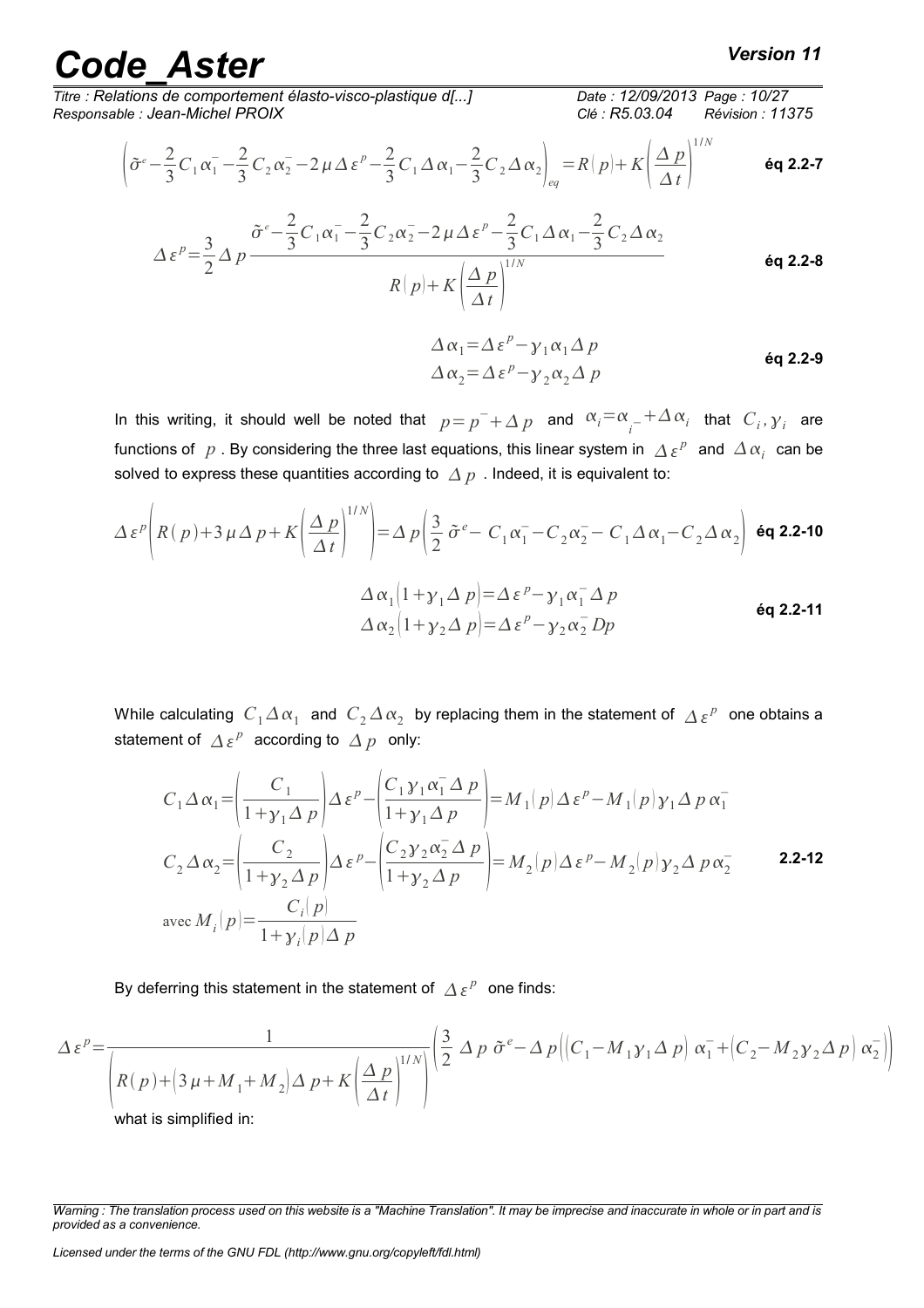*Titre : Relations de comportement élasto-visco-plastique d[...] Date : 12/09/2013 Page : 11/27 Responsable : Jean-Michel PROIX Clé : R5.03.04 Révision : 11375*

$$
\Delta \varepsilon^{p} = \frac{1}{D(p)} \left( \frac{3}{2} \Delta p \, \tilde{\sigma}^{e} - \Delta p \left( M_{1} \alpha_{1}^{-} + M_{2} \alpha_{2}^{-} \right) \right)
$$

with:

$$
D(p) = R(p) + (3 \mu + M_1(p) + M_2(p)) \Delta p + K \left(\frac{\Delta p}{\Delta t}\right)^{1/N}
$$

It now only remains to replace  $\Delta \, \varepsilon^p$  in the statements of  $C_1\Delta\,\alpha_1^-$  and  $C_2\Delta\,\alpha_2^-$  to express this term according to  $\Delta p$  by:

$$
C_1 \Delta \alpha_1 = \frac{M_1}{D} \left( \frac{3}{2} \Delta p \tilde{\sigma}^e - \Delta p \left( M_1 \alpha_1 + M_2 \alpha_2 \right) \right) - M_1 \gamma_1 \Delta p \alpha_1
$$
  

$$
C_2 \Delta \alpha_2 = \frac{M_2}{D} \left( \frac{3}{2} \Delta p \tilde{\sigma}^e - \Delta p \left( M_1 \alpha_1 + M_2 \alpha_2 \right) \right) - M_2 \gamma_2 \Delta p \alpha_2
$$

then to substitute the statement obtained thus that  $\varDelta\,\varepsilon^p\,$  according to  $\varDelta\,p\,\,$  in the equation  $\,\tilde{F}\!=\!0\,$  , and one obtains a scalar equation in  $\Delta p$  to solve, namely:

$$
\tilde{F}(p) = \left(\tilde{\sigma}^e - \frac{2}{3}C_1\alpha_1 - \frac{2}{3}C_2\alpha_2 - 2\mu\Delta\varepsilon^p - \frac{2}{3}C_1\Delta\alpha_1 - \frac{2}{3}C_2\Delta\alpha_2\right)_{eq} - R(p) - K\left(\frac{\Delta p}{\Delta t}\right)^{1/N} = 0
$$

what is simplified in:

$$
\tilde{F}(p) = \frac{R(p) + K\left(\frac{\Delta p}{\Delta t}\right)^{1/N}}{D(p)} \left(\tilde{\sigma}^e - \frac{2}{3}M_1\alpha_1 - \frac{2}{3}M_2\alpha_2\right)_{eq} - R(p) - K\left(\frac{\Delta p}{\Delta t}\right)^{1/N} = 0
$$
 6q 2.2-14

This scalar equation in  $\Delta p$  is solved numerically, by a research method of zero of function (method of secants which one briefly describes in the appendix 2).

It is normalized in the following way:

1/*N*

$$
\tilde{F}(p)=1-\frac{D(p)}{\left(\tilde{\sigma}^e-\frac{2}{3}M_1\alpha_1-\frac{2}{3}M_2\alpha_2\right)_{eq}}=0
$$

Once determined  $\Delta p$  , one can calculate  $\Delta \epsilon^p$  using the equation [éq 2.2-13] then  $\Delta \alpha_1^-$  and  $\varDelta\,\alpha_{2}^{}$  using the equations [éq 2.2-11]. It any more but does not remain to calculate the tensor of the stresses, by the equations [éq 2.2-1] and [éq 2.2-2], and to bring up to date the local variables  $\alpha_1$ and  $\alpha_2$ .

**Note:**

- an interesting borderline case (for the validation of this model) arises while posing  $y_i=0$  . *One finds oneself then exactly in the situation of linear kinematic hardening (if*  $\ R(\ p) {=} \sigma_{_{\mathcal{Y}}}$  *, [R5.03.02]) or of mixed hardening for*  $R(p)$  *unspecified (cf [R5.03.16]),*
- *these models are also available in plane stresses, by a global method (static condensation due to R. of Borst) [R5.03.03].*

#### <span id="page-10-0"></span>**3.1 Integration of the terms taking into account it not radiality**

*Warning : The translation process used on this website is a "Machine Translation". It may be imprecise and inaccurate in whole or in part and is provided as a convenience.*

1/ *N*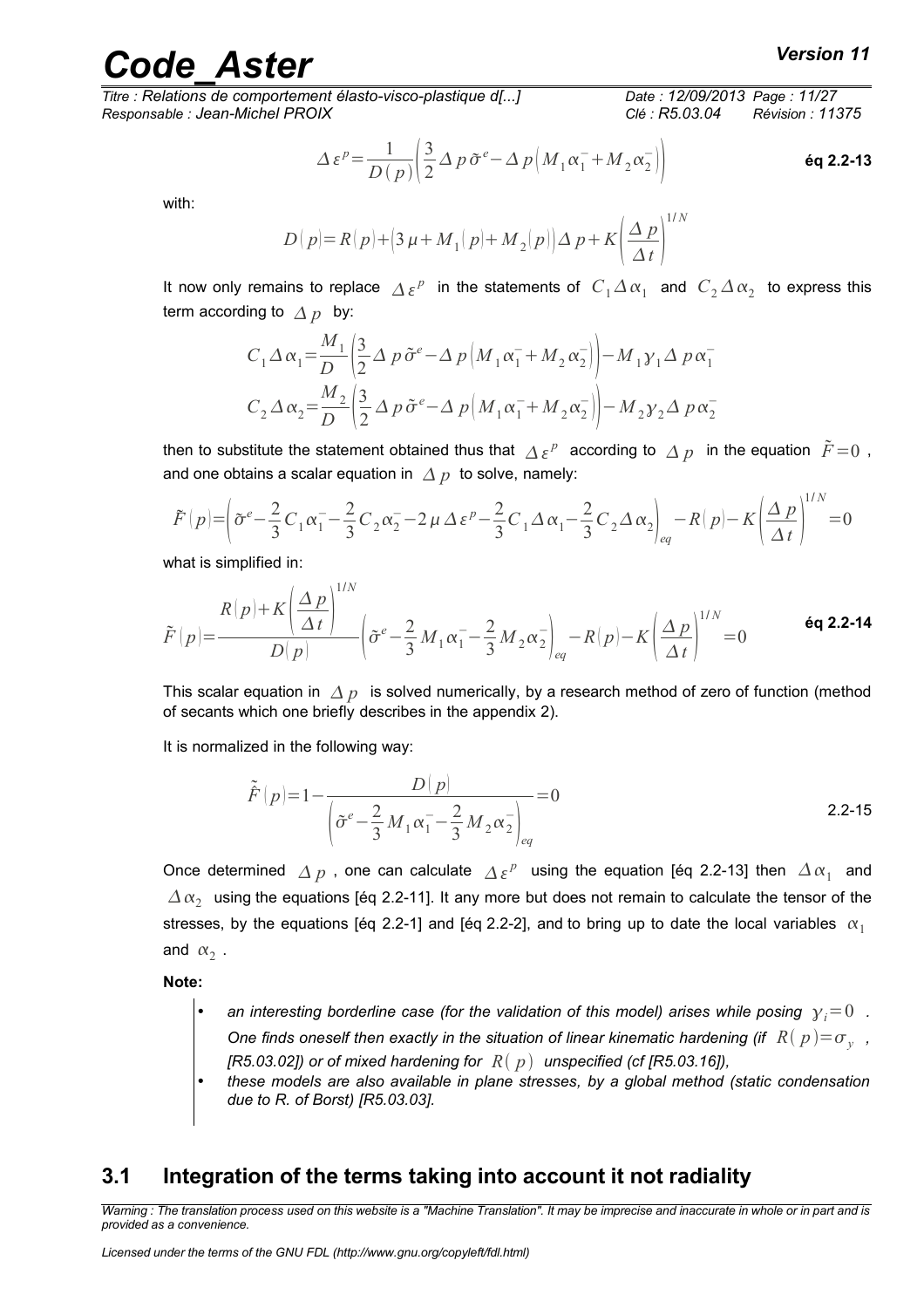# *Code\_Aster Version 11*<br>Relations de comportement élasto-visco-plastique d[...] Date : 12/09/2013 Page : 12/27

*Titre : Relations de comportement élasto-visco-plastique d[...] Date : 12/09/2013 Page : 12/27 Responsable : Jean-Michel PROIX Clé : R5.03.04 Révision : 11375*

the discretization leads to:  $\left|\Delta\,\boldsymbol{\alpha}_i\right| = \left|\Delta\,\boldsymbol{\varepsilon}^{\,p} - \gamma_i\,\Delta\,p\right| \delta_i(\boldsymbol{\alpha}_i^{\boldsymbol{\cdot}}\!+\!\Delta\,\boldsymbol{\alpha}_i)\!+\!\left(1\!-\!\delta_i\right)\!\left((\boldsymbol{\alpha}_i^{\boldsymbol{\cdot}}\!+\!\Delta\,\boldsymbol{\alpha}_i)\!:\!\boldsymbol{n}\right)\boldsymbol{n}\right|$ 

Let  
\n
$$
\Delta \alpha_i : n = \sqrt{\frac{3}{2}} \Delta p - \gamma_i \Delta p \left( \delta_i \sqrt{\frac{3}{2}} \beta_i + \delta_i \Delta \alpha_i : n + (1 - \delta_i) \sqrt{\frac{3}{2}} \beta_i + (1 - \delta_i) (\Delta \alpha_i : n) \right)
$$
\ncalculate

while having posed  $\alpha_i$  :  $n = \sqrt{\frac{3}{2}}$  $\frac{1}{2}\beta_i$  . O N can thus express  $\Delta \alpha_i$ : *n* according to  $\Delta p$  and  $\beta_i$ 

$$
\Delta \alpha_i : \mathbf{n} \left( 1 + \gamma_i \Delta p \right) = \sqrt{\frac{3}{2}} \Delta p \left( 1 - \gamma_i \beta_i \right) \quad \text{is} \quad \Delta \alpha_i : \mathbf{n} = \frac{\sqrt{\frac{3}{2}} \Delta p \left( 1 - \gamma_i \beta_i \right)}{\left( 1 + \gamma_i \Delta p \right)}
$$

One can thus express  $\Delta \alpha_i$  only according to  $\Delta p$  and  $\beta_i = \sqrt{\frac{2}{3}}$  $\frac{2}{3}\alpha_i$ :*n* and propagate these modifications in the method of resolution used previously:

$$
\Delta \alpha_i \Big( 1 + \gamma_i \delta_i \Delta p \Big) = \Delta \, \varepsilon^p - \gamma_i \Delta p \, \delta_i \alpha_i - \gamma_i \Delta p \big( 1 - \delta_i \big) \big( \alpha_i : n \big) n - \gamma_i \Delta p \big( 1 - \delta_i \big) \big( \Delta \alpha_i : n \big) n
$$

By means of the statement of  $\|\Delta \alpha_i$ : *n* according to  $\Delta p$  and  $\beta_i$ ,

$$
\Delta \alpha_i \left( 1 + \gamma_i \delta_i \Delta p \right) = \Delta \varepsilon^p - \gamma_i \Delta p \delta_i \alpha_i - \gamma_i \Delta p (1 - \delta_i) \sqrt{\frac{3}{2}} \beta_i n - \gamma_i \Delta p (1 - \delta_i) \frac{\sqrt{\frac{3}{2}} \Delta p \left( 1 - \gamma_i \beta_i \right)}{\left( 1 + \gamma_i \Delta p \right)} n
$$
  

$$
\Delta \alpha_i \left( 1 + \gamma_i \delta_i \Delta p \right) = \Delta \varepsilon^p - \gamma_i \Delta p \delta_i \alpha_i - \gamma_i (1 - \delta_i) \frac{\beta_i + \Delta p}{1 + \gamma_i \Delta p} \Delta \varepsilon^p
$$
  

$$
\Delta \alpha_i \left( 1 + \gamma_i \delta_i \Delta p \right) = \Delta \varepsilon^p N_i (\Delta p, \beta_i) - \gamma_i \Delta p \delta_i \alpha_i \text{ with}
$$

$$
N_i(\Delta p, \beta_i) = \frac{1 + \gamma_i \Delta p \delta_i - \gamma_i (1 - \delta_i) \beta_i}{1 + \gamma_i \Delta p}
$$

There still, one can check that if  $\delta_i=1$ , one finds the equations without effect of nonradiality.

To continue to solve, it is necessary to calculate:

$$
C_i \Delta \alpha_i = M_i N_i \Delta \varepsilon^p - \gamma_i \Delta p \delta_i M_i \alpha_i^{\dagger} \text{ avecformule } M_i = \frac{C_i}{\left(1 + \gamma_i \delta_i \Delta p\right)}
$$

S I although the computation of the increase in plastic strain is similar to the classical case:

.

$$
\Delta \boldsymbol{\varepsilon}^p = \sqrt{\frac{3}{2}} \Delta p \boldsymbol{n} \text{ with } \boldsymbol{n} = \sqrt{\frac{3}{2}} \frac{\tilde{\boldsymbol{\sigma}} - \frac{2}{3} C_1 \alpha_1 - \frac{2}{3} C_2 \alpha_2}{\left(\tilde{\boldsymbol{\sigma}} - \frac{2}{3} C_1 \alpha_1 - \frac{2}{3} C_2 \alpha_2\right)_{eq}}
$$

By means of statements calculated previously as well as the statement of the criterion:

*Warning : The translation process used on this website is a "Machine Translation". It may be imprecise and inaccurate in whole or in part and is provided as a convenience.*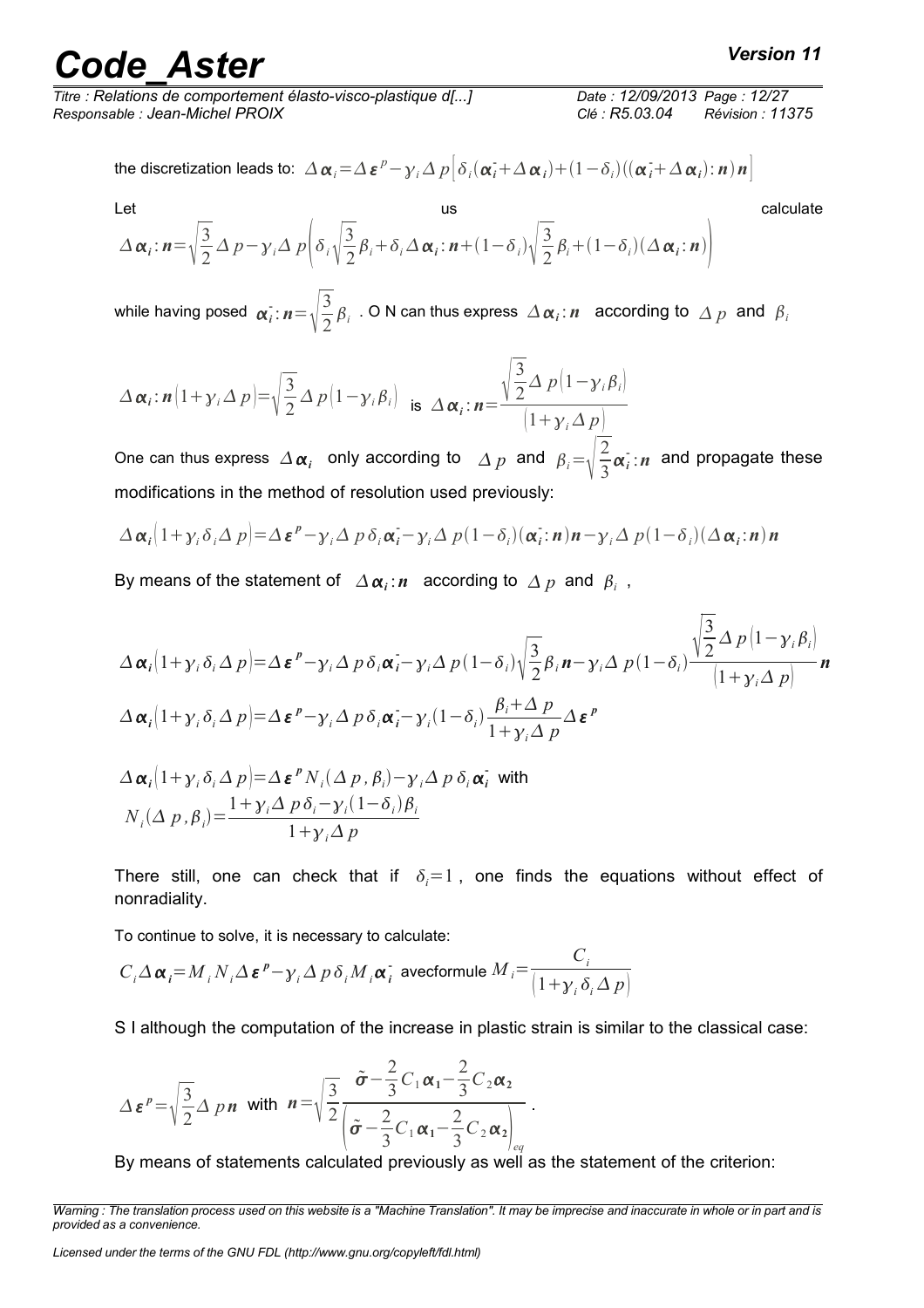*Titre : Relations de comportement élasto-visco-plastique d[...] Date : 12/09/2013 Page : 13/27 Responsable : Jean-Michel PROIX Clé : R5.03.04 Révision : 11375*

1/ *N*

$$
\left(\tilde{\sigma}^e - \frac{2}{3}C_1\alpha_1 - \frac{2}{3}C_2\alpha_2 - 2\mu\Delta\epsilon^p - \frac{2}{3}C_1\Delta\alpha_1 - \frac{2}{3}C_2\Delta\alpha_2\right)_{eq} = R(p) + K\left(\frac{\Delta p}{\Delta t}\right)^{1/2}
$$
 it comes:

$$
\Delta \varepsilon^{p} \left( R(p) + 3K \left( \frac{\Delta p}{\Delta t} \right)^{1/N} + \Delta p (3 \mu + M_{1} N_{1} + M_{2} N_{2}) \right) = \frac{3}{2} \Delta p \left( \tilde{\sigma}^{e} - \frac{2}{3} M_{1} \alpha_{1} - \frac{2}{3} M_{2} \alpha_{2} \right)
$$
  
\nthus  $n = \sqrt{\frac{3}{2}} \underbrace{\tilde{\sigma}^{e} - \frac{2}{3} M_{1} \alpha_{1} - \frac{2}{3} M_{2} \alpha_{2}}_{D}$  with  
\n $D(\Delta p; \beta_{1}; \beta_{2}) = R(p) + K \left( \frac{\Delta p}{\Delta t} \right)^{1/N} + \Delta p (3 \mu + M_{1} N_{1} + M_{2} N_{2})$ 

**Note:** : L with still, O N can check that if one does not take account of the nonradial effect  $\delta = 1$ , which involves  $N = 1$ . One finds well the classical statement of the norm *n*.

In this case; there are 3 scalar unknowns:  $\varDelta~p~~\beta_1~~\beta_2~$  . In fact, it is possible to express  $~\beta_1~$ and  $\,\beta_2\,$  according to  $\varDelta\,p\,$  by noticing that  $\,$  :

 $n = \sqrt{\left(\frac{3}{2}\right)}$ 2  $\big)$  $\tilde{\sigma}^e - \frac{2}{2}$  $\frac{2}{3}M_1\alpha_1 - \frac{2}{3}$  $\frac{2}{3}M_{2}\alpha_{2}$ <sup>-</sup>  $\int \tilde{\sigma}^e - \frac{2}{3}$  $\frac{2}{3}M_1\alpha_1 - \frac{2}{3}$  $\frac{2}{3}M_2\alpha_2^2\Big|_{eq}$ . One can thus determine *n* according to  $\Delta p$  only,

then to calculate directly  $\beta_i = \sqrt{\frac{2}{3}}$  $\frac{2}{3}\alpha$ ; :*n*, which becomes explicit functions then of  $\Delta p$  . To solve, it is enough to replace the statements above in the criterion (what amounts writing  $n:n=1$  ):

$$
\tilde{F}(p) = \left(\tilde{\sigma}^e - \frac{2}{3}M_1\alpha_1 - \frac{2}{3}M_2\alpha_2\right)_{eq} - D\left(\Delta p; \beta_1(\Delta p); \beta_2(\Delta p)\right) = 0
$$

#### **3.2 Integration of the effect of memory**

<span id="page-12-0"></span>In the case of the effect of memory, the function  $R(p)$  is not known any more explicitly, but via the system of equations:

$$
\mathbf{1} \text{ eq}: f\left(\varepsilon^p, \xi, q\right) = \frac{2}{3} J_2\left(\varepsilon^p - \xi\right) - q = \frac{2}{3} \sqrt{\frac{3}{2}} \left(\varepsilon^p - \xi\right) : \left(\varepsilon^p - \xi\right) - q \le 0
$$

$$
\mathbf{6} \text{ eq: } \Delta \xi = (1 - \eta) H(F) \langle \mathbf{n} : \mathbf{n}^* \rangle \Delta p n^* = (1 - \eta) \frac{\Delta q}{\eta} n^*
$$

With

$$
\Delta R = b(Q - R)\Delta p \qquad Q = Q_0 + (Q_m - Q_0)\left(1 - e^{-2\mu(q^- + \Delta q)}\right) \qquad n^* = \frac{3}{2} \frac{\varepsilon^p - \xi}{J_2(\varepsilon^p - \xi)}
$$

Knowing  $\varDelta\:p$  , one starts by calculating  $\ f\left(\varepsilon^p,\xi^-,q^-\right)$  .

*Warning : The translation process used on this website is a "Machine Translation". It may be imprecise and inaccurate in whole or in part and is provided as a convenience.*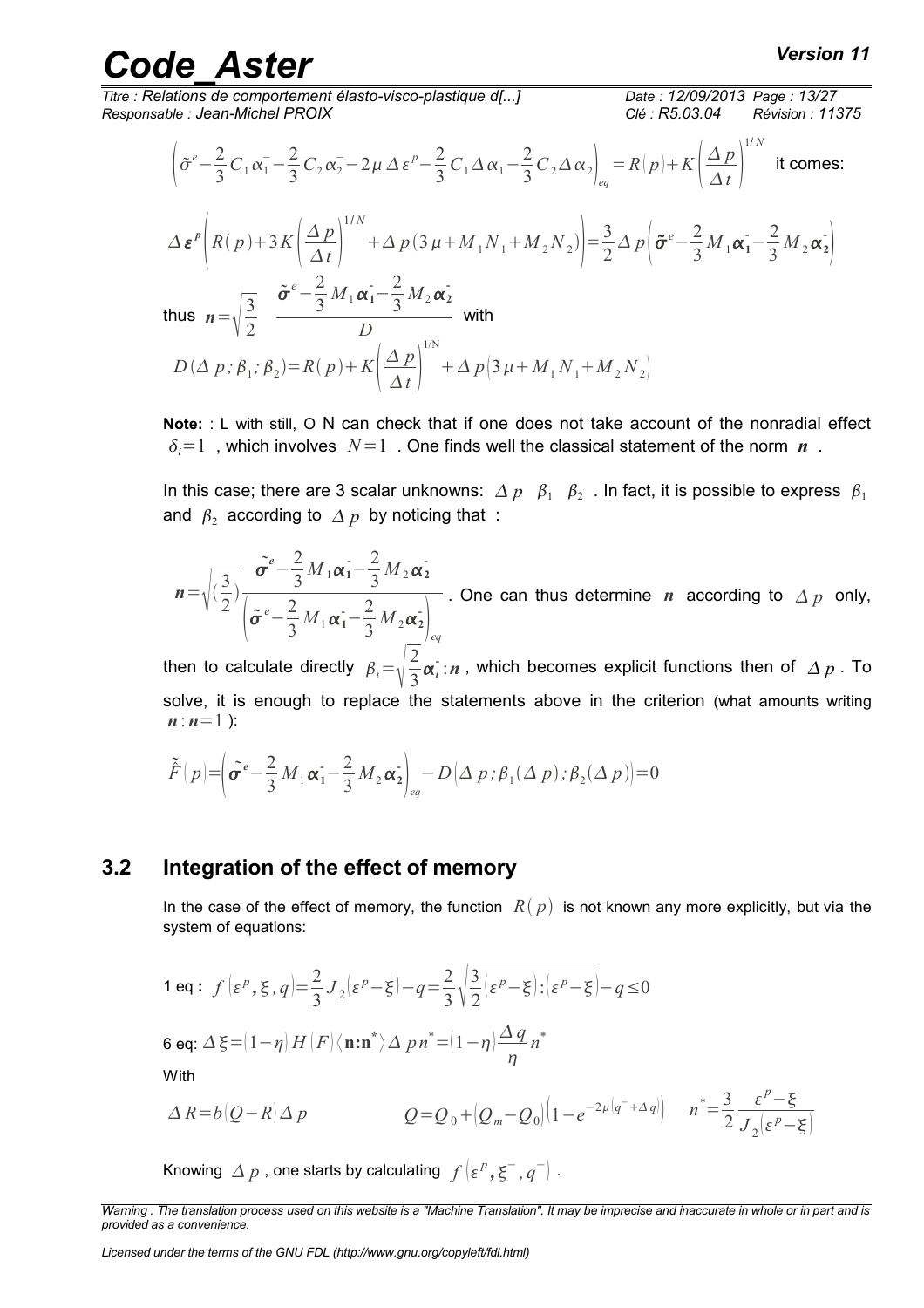*Titre : Relations de comportement élasto-visco-plastique d[...] Date : 12/09/2013 Page : 14/27 Responsable : Jean-Michel PROIX Clé : R5.03.04 Révision : 11375*

If this quantity is negative, then the solution of the system managing the effect of memory is:  $\Delta q = 0, \Delta \xi = 0$ .

In the contrary case, knowing  $\Delta p$ , it is necessary to find  $\Delta q$  and  $\Delta \xi$  such as:

$$
f\left(\varepsilon^{p}, \xi, q\right) = \frac{2}{3}J_{2}\left(\varepsilon^{p} - \xi^{-} - \Delta \xi\right) - q^{-} - \Delta q = 0
$$
  

$$
\Delta \xi = \frac{\left(1 - \eta\right)}{\eta} \Delta q n^* = \frac{\left(1 - \eta\right)}{\eta} \Delta q \frac{3}{2} \frac{\varepsilon^{p} + \Delta \varepsilon^{p} - \xi^{-} - \Delta \xi}{\frac{3}{2}\left(q^{-} + \Delta q\right)}
$$

*Because*  $\Delta \varepsilon^{p} = \frac{1}{D}$  $\overline{D(p)}\sqrt{2}$ 3 2  $\Delta~p$   $\tilde{\bm{\sigma}}^e - \Delta~p\bigl(M^{}_1\,\bm{\alpha}_1^- + M^{}_2\,\,\bm{\alpha}_2^-\bigr)\bigr|~$  can be calculated explicitly from  $~\Delta~p$ .

It remains:

$$
\Delta \xi \left( 1 + \frac{(1 - \eta) \Delta q}{\eta (q^- + \Delta q)} \right) = \frac{(1 - \eta) \Delta q}{\eta} \Delta q \frac{\varepsilon^{p^-} + \Delta \varepsilon^p - \xi^-}{(q^- + \Delta q)} \Rightarrow
$$

$$
\Delta \xi \left( \eta q^- + \Delta q \right) = (1 - \eta) \Delta q \left( \varepsilon^p - \xi^- \right) \Rightarrow \Delta \xi = \frac{(1 - \eta) \Delta q \left( \varepsilon^p - \xi^- \right)}{\eta q^- + \Delta q}
$$

while deferring in the equation of surface threshold:  $\left. f\left( \varepsilon^p,\xi,q\right)\right| \!=\!0$ 

$$
\frac{2}{3}J_2\left(\varepsilon^p-\xi^--\Delta\xi\right)-q^--\Delta q=0\\ =\frac{2}{3}J_2\left(\varepsilon^p-\xi^-\right)\left|\left(1-\frac{(1-\eta)\Delta\,q}{\eta\,q^-+\Delta\,q}\right)\right|-\left(q^--\Delta q=0\right)
$$
  

$$
\Leftrightarrow \frac{2}{3}J_2\left(\varepsilon^p-\xi^-\right)\left|\eta\left(q^-+\Delta\,q\right)\right|-\left(q^-+\Delta\,q\right)\left|\eta q^-+\Delta\,q\right|=0\,\,\text{si}\,\,\eta\,q^-+\Delta\,q>0
$$

what makes it possible to calculate explicitly  $\Delta q$  from  $\Delta p$ :

$$
\Delta q = \eta \frac{2}{3} J_2 \left[\varepsilon^p - \xi^- \right] - \eta q^-
$$

It then remains to modify the function of isotropic hardening while calculating:

$$
Q = Q_0 + (Q_m - Q_0)(1 - e^{-2\mu(q^- + Aq)}) \qquad \text{then } \Delta R = b(Q - R) \Delta p
$$

One can thus use the resolution of the scalar equation in  $\Delta p$  (eq 2.2-14) by means of the statements above.

#### **Note:**

•In [bib2] one also finds the statement  $\colon\thinspace dq\!=\!\eta\,H\!\left(f\right)\!\left\langle\mathbf{n}{:}\mathbf{n}^*\right\rangle dp$  .

This last equation results from the statement of velocity of the multiplier. In the implicit discretization carried out here, it is not used for the resolution (since then the system would comprise more equations than unknowns). Moreover, the 3 equations given in [bib2] are redundant: indeed, knowing  $\Delta \, \varepsilon^p$  it is necessary to determine a tensorial variable  $\Delta \, \xi$  and a scalar variable.  $\Delta \, q$  However we have a tensorial equation and two scalar equations.

This is due to the fact that the equation  $dq = \eta H(f) \langle \mathbf{n:n}^* \rangle dp$  is resulting from the condition of coherence  $df = 0$  (what is specified in [bib2]) but is not used for the implicit resolution of the

*Licensed under the terms of the GNU FDL (http://www.gnu.org/copyleft/fdl.html)*

*Warning : The translation process used on this website is a "Machine Translation". It may be imprecise and inaccurate in whole or in part and is provided as a convenience.*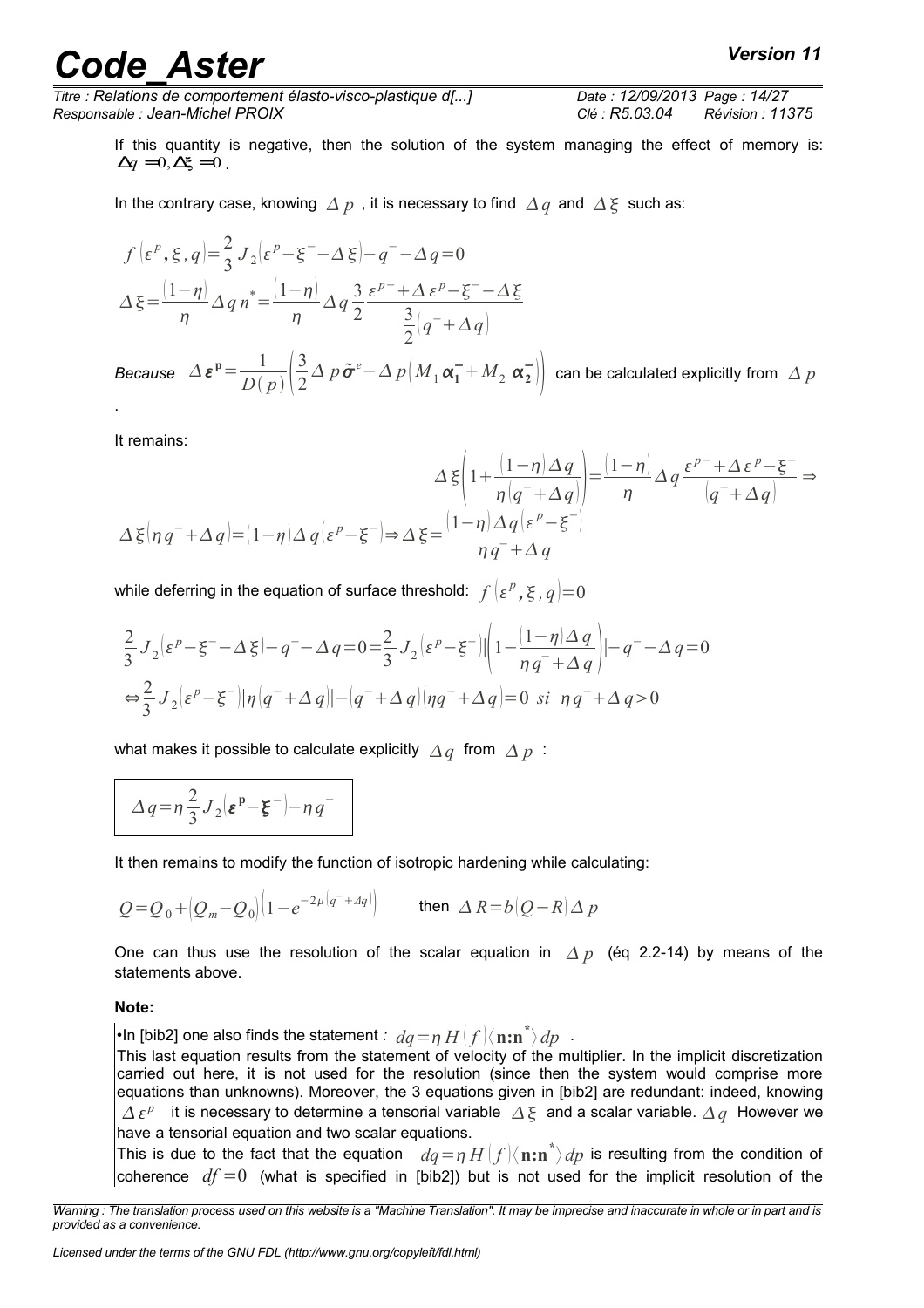*Titre : Relations de comportement élasto-visco-plastique d[...] Date : 12/09/2013 Page : 15/27 Responsable : Jean-Michel PROIX Clé : R5.03.04 Révision : 11375*

problème.formule

$$
df\left(\varepsilon^{p},\xi,q\right) = \frac{\varepsilon^{p}-\xi}{J_{2}\left(\varepsilon^{p}-\xi\right)}d\varepsilon^{p} - \frac{\varepsilon^{p}-\xi}{J_{2}\left(\varepsilon^{p}-\xi\right)}d\xi - dq = n : n^{*}dp - n^{*} : n^{*}dq - dq = n : n^{*}dp - 2dq = 0
$$

would be useful for an explicit resolution, by expressing derivatives compared to the time of all the sought variables.

•an interesting criterion, given in [bib2] makes it possible to adjust the parameters of the effect of memory. Indeed, by considering a simple loading of traction and compression, one must find (while  $q = \frac{1}{2}$  $\frac{1}{2} \Delta \varepsilon^{p_{\max}}$  choosing)  $\eta = \frac{1}{2}$  $\frac{1}{2}$  . For a material point in uniaxial load, the fields (uniform) have as

components: formuleDans

 $\sigma = \sigma \Big|_0^0$ 1 0 0 0 0 0  $\begin{bmatrix} 0 & 0 & 0 \\ 0 & 0 & 0 \end{bmatrix}$  $\varepsilon^p=p$  $|0 \rangle$ 1 0 0 0  $-\frac{1}{2}$ 2 0 0 0  $-\frac{1}{2}$ 

this case, at the time of the first uniaxial load in the direction: *x* formuleDans

$$
\xi^{-}=0
$$
  
\n $q^{-}=0$   
\n $\Delta q = \eta \epsilon_x^p$   
\nthis case,  $q = \frac{1}{2} \Delta \epsilon^{p_{max}}$  implies that and  
\n $\eta = \frac{1}{2}$  formuleDe  $\Delta \xi = \frac{1}{2} (\epsilon^p)$ 

more, in the case of a cycle of symmetric tension compression (in plastic strain), one obtains, during the first symmetric discharge (with)  $\eta\!=\!\frac{1}{2}$  $\frac{1}{2}$  : formuleformulece

$$
\xi^{-} = \frac{1}{2} \varepsilon^{\rho_{\text{max}}}
$$
\n
$$
q^{-} = \frac{1}{2} \varepsilon^{\rho_{\text{max}}}
$$
\n
$$
\Delta q = \eta \left( \frac{2}{3} J_2 (\varepsilon^p) - q^{-} \right) = \eta \left( |\varepsilon^{\rho_{\text{min}}}_{xx} - \xi^{-}| - \frac{1}{2} \varepsilon^{\rho_{\text{max}}}_{xx} \right) = \frac{1}{2} |\varepsilon^{\rho_{\text{min}}}_{xx}|
$$
\n
$$
q = q^{-} + \Delta q = \varepsilon^p_{xx \text{ max}} = \frac{1}{2} \Delta \varepsilon^p_{xx}
$$
\n
$$
\Delta \xi = \frac{(1 - \eta) \Delta q (\varepsilon^p - \xi^{-})}{\eta q^{-} + \Delta q} = -\frac{1}{2} \Delta \varepsilon^p_{xx \text{ max}}
$$
\n
$$
\xi = \xi^0 + \Delta \xi = 0
$$

which corresponds well to result waited (cf [bib2]): field centered  $F=0$  on the origin, and of radius the half-amplitude of plastic strain. Computation

*Warning : The translation process used on this website is a "Machine Translation". It may be imprecise and inaccurate in whole or in part and is provided as a convenience.*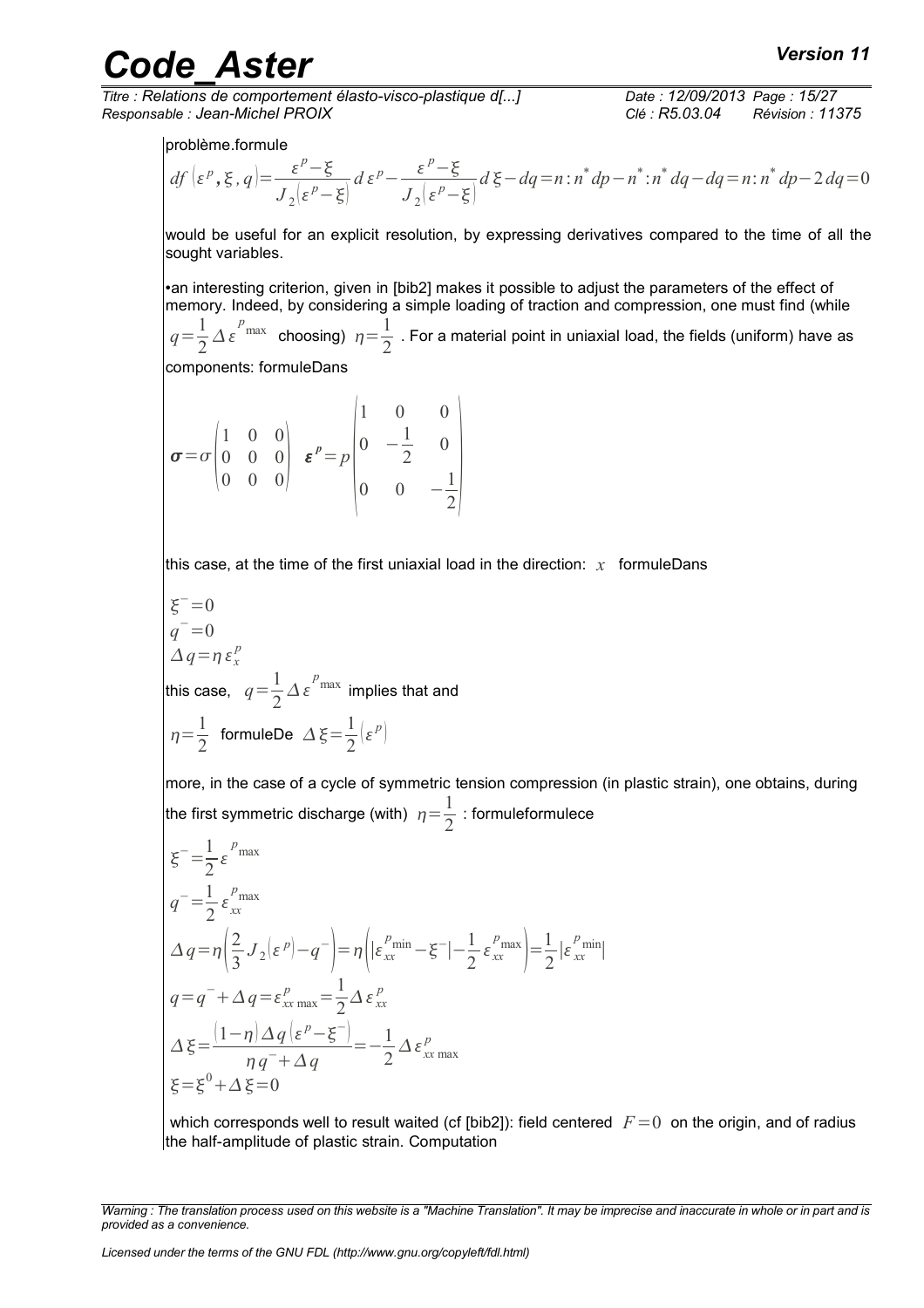*Titre : Relations de comportement élasto-visco-plastique d[...] Date : 12/09/2013 Page : 16/27 Responsable : Jean-Michel PROIX Clé : R5.03.04 Révision : 11375*

#### **3.3 of the tangent stiffness In order to**

<span id="page-15-0"></span>allow a resolution of the total problem (balance equations) by a method of Newton [R5.03.01], it is necessary to determine the coherent tangent matrix of the incremental problem. This

matrix is composed classically of an elastic contribution and a plastic contribution: éq

$$
\frac{\delta \sigma}{\delta \varepsilon} = \frac{\delta \sigma^e}{\delta \varepsilon} - 2\mu \frac{\delta \Delta \varepsilon^p}{\delta \varepsilon}
$$
 2.3-1 with

,  $\sigma^e\!=\!\sigma\!+\!2\,\mu\,\Delta\,\varepsilon^{\,p}$  which gives again in particular One  $\tilde{\sigma}^e\!=\!\frac{\mu}{\sqrt{2}}$  $\frac{\mu}{\mu^{-}}\tilde{\sigma}^{-}+2\,\mu\,\Delta\,\tilde{\varepsilon}$ 

from of deduced immediately that in elastic mode (classical or pseudo-discharge), the tangent matrix is reduced to the elastic matrix: éq

$$
\frac{\delta \sigma}{\delta \varepsilon} = \frac{\delta \sigma^e}{\delta \varepsilon}
$$
 2.3-2 For

that, one once more adopts the convention of writing of the symmetric tensors of order 2 in the form of vectors with 6 components. Thus, for a tensor: *a* éq

$$
a = {}^{t} \left[ a_{xx} \quad a_{yy} \quad a_{zz} \sqrt{2} a_{xy} \quad \sqrt{2} a_{xz} \quad \sqrt{2} a_{yz} \right]
$$
 **2.3-3 If**

one introduces moreover the hydrostatic vector and 1 the matrix of deviatoric projection: *P* éq

$$
1 = {}^{t} \begin{bmatrix} 1 & 1 & 1 & 0 & 0 & 0 \end{bmatrix}
$$
 2.3-4 éq

$$
P = \mathbf{Id} - \frac{1}{3} \mathbf{1} \otimes \mathbf{1}
$$
 2.3-5 where

is ⊗ the tensor product Then

the coherent tangent stiffness matrix is written for an elastic behavior: éq

$$
\frac{\partial \sigma^e}{\partial \Delta \varepsilon} = K 1 \otimes 1 + 2\mu P
$$
 **2.3-6 On the other hand**

, in plastic mode, the variation of the plastic strain is not null any more. One

derives compared to,  $\tilde{o^e}$  knowing that one a: formuleéq

$$
\frac{\delta \Delta \varepsilon^{p}}{\delta \varepsilon} = \frac{\delta \Delta \varepsilon^{p}}{\delta \tilde{\sigma}^{e}} \cdot \frac{\delta \tilde{\sigma}^{e}}{\delta \varepsilon} = 2 \mu \frac{\delta \Delta \varepsilon^{p}}{\delta \tilde{\sigma}^{e}} \cdot P
$$
 **2.3-7 space**

*s* of the symmetric tensors projector

*P* on the deviators To compute:

$$
, \frac{\delta \Delta \, \varepsilon^p}{\delta \, \tilde{\sigma}^e} \text{ one uses the statement of according to } \Delta \, \varepsilon^p \text{ and } \tilde{\sigma}_e \text{ : } p \text{ formulate}
$$

*Warning : The translation process used on this website is a "Machine Translation". It may be imprecise and inaccurate in whole or in part and is provided as a convenience.*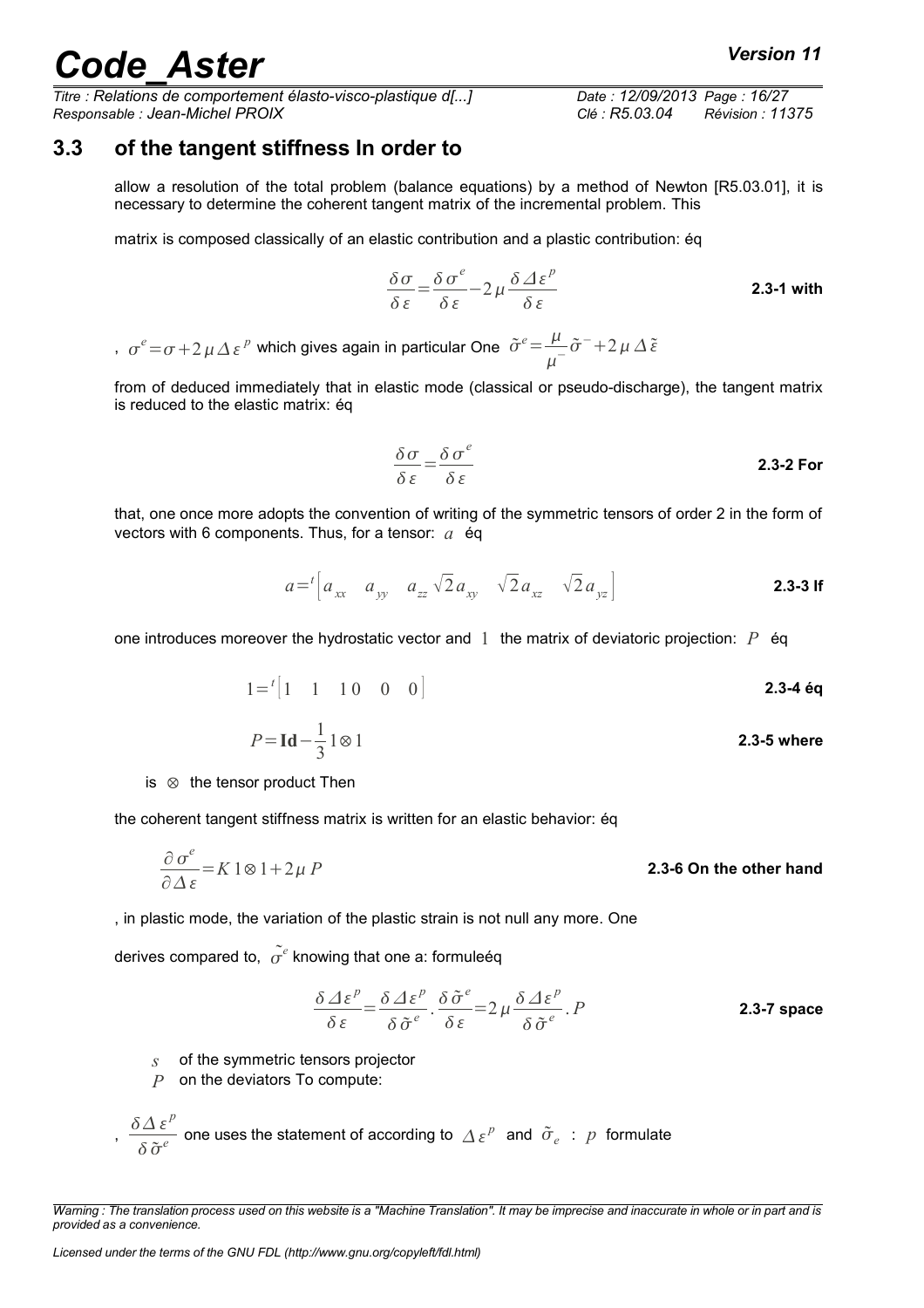:

*Titre : Relations de comportement élasto-visco-plastique d[...] Date : 12/09/2013 Page : 17/27 Responsable : Jean-Michel PROIX Clé : R5.03.04 Révision : 11375*

$$
\Delta \varepsilon^{p} = \frac{1}{D(p)} \left( \frac{3}{2} \Delta p \, \tilde{\sigma}_{e} - \Delta p \left( M_{1} \alpha_{1}^{-} + M_{2} \alpha_{2}^{-} \right) \right)
$$

is written in the form: thus

$$
\Delta \varepsilon^{p} = A(p) \tilde{\sigma}_{e} + B_1(p) \alpha_1^{-} + B_2(p) \alpha_2^{-}
$$

$$
\frac{\delta \Delta \, \varepsilon^p}{\delta \, \tilde{\sigma}^e} \!\!=\! A\!\left(\,p\right) \mathbf{Id} \!+\! \tilde{\sigma}^e \!\otimes\! \frac{\delta \, A\!\left(\,p\right)}{\delta \, \tilde{\sigma}^e} \!+\! \frac{\delta \, B_1\!\left(\,p\right)}{\delta \, \tilde{\sigma}^e} \!\otimes\! \alpha_1^- \!+\! \frac{\delta \, B_2\!\left(\,p\right)}{\delta \, \tilde{\sigma}^e} \!\otimes\! \alpha_2^-
$$

The quantities of the type  $\frac{\delta A(p)}{p}$  $\displaystyle\frac{d^2A(p)}{\delta\,\tilde{\sigma}^e}$  are calculated using: do not formulate  $\displaystyle\frac{\delta\,A(p)}{\delta\,\tilde{\sigma}^e}$  $\frac{\delta A(p)}{\delta \tilde{\sigma}^e} = \frac{\delta A(p)}{\delta p}$ *δ p δ p*  $\delta \tilde{\sigma}^e$ 

, it but does not remain any more to calculate the variation of: *p* One  $\frac{\delta p}{\delta q}$  $\delta \tilde{\sigma}^e$ 

1/ *N*

uses for that: formuleéq  $\left.\tilde{F}\right|\rho$  ,  $\tilde{\sigma}^e\bigl|=0$ 

$$
\tilde{F}(p, \tilde{\sigma}_e) = \frac{R(p) + K\left(\frac{\Delta p}{\Delta t}\right)^{1/N}}{D(p)} \left(\tilde{\sigma}^e - \frac{2}{3}M_1\alpha_1 - \frac{2}{3}M_2\alpha_2\right)_{eq} - R(p) - K\left(\frac{\Delta p}{\Delta t}\right)^{1/N} = 0
$$
\n
$$
\tilde{F}_{p,p}(p, \tilde{\sigma}^e) \delta p = -\tilde{F}_{p,\tilde{\sigma}^e}(p, \tilde{\sigma}^e) \delta \tilde{\sigma}^e \Rightarrow \frac{\delta p}{\delta \tilde{\sigma}^e} = -\frac{\tilde{F}_{p,\tilde{\sigma}^e}(p, \tilde{\sigma}^e)}{\tilde{F}_{p,p}(p, \tilde{\sigma}^e)} \qquad \textbf{2.3-8}
$$

the detail of computations is given in appendix 1.

The initial tangent matrix, used by option RIGI MECA TANG is obtained by adopting the behavior of the preceding step (elastic or plastic, meant by local variable being worth  $\zeta$  0 or 1) and while making tend towards  $\Delta p$  zero in the preceding equations. Meaning

#### **3.4 of the local variables**

<span id="page-16-0"></span>the local variables of the two models to Gauss points (VELGA) are: V1

- $=$ :  $p$  cumulated plastic strain (positive or null) V2
- $=$  :  $\leq$  being worth (nombre of iterations  $n$  interns) if the Gauss point plasticized during the increment or 0 if not.

The following local variables are, for the modelization  $3D : For$ 

- the model VMIS / VISC\_CIN1\_CHAB V3
	- $= \nabla 4 \alpha_{1xx}$
	- $= \nabla 5 \alpha_{1 yy}$
	- $= \nabla 6 \alpha_{1zz}$
	- $= \nabla 7 \alpha_{1 \text{ rev}}$
	- $= \nabla 8 \alpha_1 x^2$

*Warning : The translation process used on this website is a "Machine Translation". It may be imprecise and inaccurate in whole or in part and is provided as a convenience.*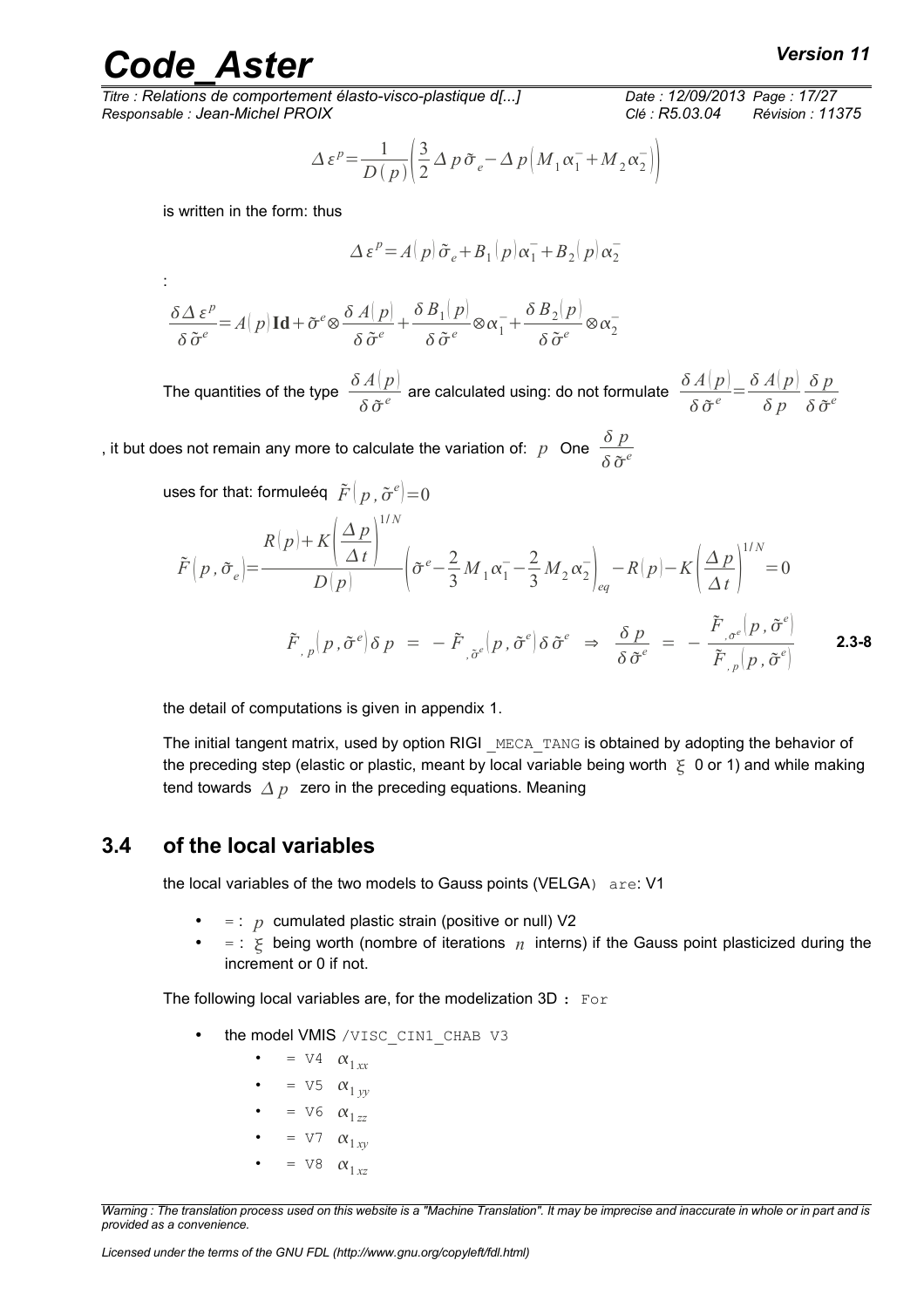*Titre : Relations de comportement élasto-visco-plastique d[...] Date : 12/09/2013 Page : 18/27 Responsable : Jean-Michel PROIX Clé : R5.03.04 Révision : 11375*

- $=$  For  $\alpha_{1 yz}$
- the model VMIS / VISC CIN2 CHAB V3
	- $= \nabla 4 \alpha_{1,xx}$ •  $= \nabla 5 \alpha_{1 yy}$
	- $= V6 \quad \alpha_{1zz}$
	- $= \nabla 7 \alpha_{1xy}$
	-
	- $= \nabla 8 \alpha_{1xz}$
	- $= \nabla 9 \alpha_{1 yz}$
	- $=$  V10  $\alpha_{2xx}$
	- $=$  V11  $\alpha_{2yy}$
	- $= \text{V12} \quad \alpha_{2zz}$
	- $= \text{V13} \quad \alpha_{2xy}$
	- $= \text{V14} \quad \alpha_{2,xz}$
	- $=$  For  $\alpha_{2 yz}$
	- •

modelizations C\_PLAN , D\_PLAN , and AXIS : V7

- $= 0$  V8
- $= 0$  V13
- $= 0$  V14
- $= 0$  For
- the model VMIS / VISC CIN2 MEMO V3
	- $= \nabla 4 \alpha_{1,xx}$
	- $= \nabla 5 \alpha_{1} y_y$
	- $= V6 \quad \alpha_{1zz}$
	- $= \nabla 7 \alpha_{1xy}$
	- $= \nabla 8 \alpha_{1xz}$
	- $= \nabla 9 \alpha_1_{yz}$
	- $= \text{V10} \quad \alpha_{2xx}$
	- $=$  V11  $\alpha_{2yy}$
	- $=$  V12  $\alpha_{2zz}$
	- $= \text{V13} \quad \alpha_{2xy}$
	- $= \text{V14} \quad \alpha_{2\,xz}$
	- $= \text{V15} \quad \alpha_{2 \, yz}$
	- $= \text{V16}$   $R(p)$
	- $= \text{V17} q$
	- $= \text{V18} \quad \xi_{xx}$
	- $= \text{V19} \quad \xi_{yy}$
	- $= \text{V20} \quad \xi_{zz}$
	- $= \text{V21} \quad \xi_{xy}$

*Warning : The translation process used on this website is a "Machine Translation". It may be imprecise and inaccurate in whole or in part and is provided as a convenience.*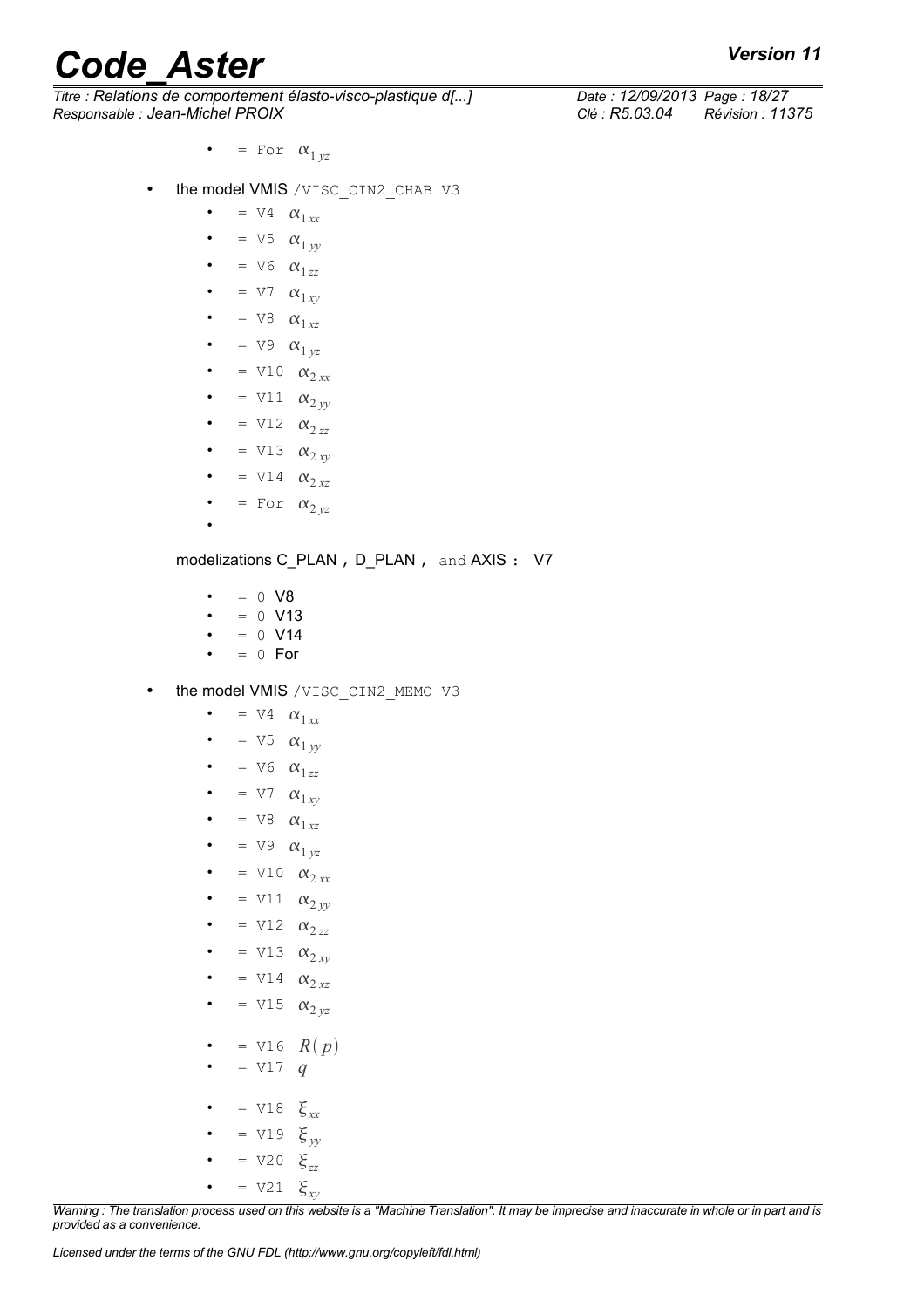*Titre : Relations de comportement élasto-visco-plastique d[...] Date : 12/09/2013 Page : 19/27 Responsable : Jean-Michel PROIX Clé : R5.03.04 Révision : 11375*

> $= \sqrt{22} \xi_{rr}$  $= \text{V23 } \xi_{vz}$

- •  $= \text{V24} \quad \varepsilon^{p} x x$
- $= \text{V25} \varepsilon^p$  *yy*
- $= \sqrt{26} \frac{p}{\varepsilon}$
- $= \sqrt{27} \epsilon^{p} xy$
- $= \text{V28 } e^{p_{xz}}$
- = Principle  $\epsilon^{p} yz$

### **4 of the identification of the parameters of the model. In**

<span id="page-18-0"></span>the simplest case (only one kinematical variable,)  $|{\mathcal{Y}}_1\!=\!cste$  *,*  $C_1\!=\!cste$  $\;$  *, R*(  $p$  )=  $\!\sigma_{_{\mathcal{Y}}}$  the coefficients of the model can  $|{\mathcal Y}_1, C_1|$  be identified on a uniaxial simple traction test, or of course a cyclic curve of hardening. Indeed

in the uniaxial case, the model is reduced in 1D to [biberon2]: formulate

$$
dX_{I} = C_{1} d \varepsilon^{P} - \gamma_{1} X_{1} \xi d \varepsilon^{P}, \xi = \pm 1
$$
  

$$
|\sigma - X_{1}| = \sigma_{y}
$$

one can integrate (in monotonic loading) in the following way: whose

$$
X_1 = \xi \frac{C_1}{\gamma_1} + \left( X_1^0 - \xi \frac{C_1}{\gamma_1} \right) \exp \left( -\xi \gamma_1 \left( \xi^p - \xi_0^p \right) \right), \xi = \pm 1
$$
  

$$
\sigma = \xi \sigma_y + X_1
$$

asymptote of curve of tension makes it possible to obtain by  $\frac{C_1}{C_2}$  $\frac{1}{\mathcal{Y}_1}$  : formuleformule

$$
\varepsilon^p \to \infty
$$
  $X_1 \to \xi \frac{C_1}{\gamma_1}$  formula  $\sigma \to \xi \left( \sigma_y + \frac{C_1}{\gamma_1} \right)$ 

whose slope in the beginning provides (if  $\; C_1 \,$  )  $\; X_1^0\!\!=\!0$  : formulate  $\epsilon^{p} \to 0$   $\dot{X}_1 \to C_1 - y_1 X_1^0 \xi$   $X_1^0 = C_1 - y_1 X_1 \xi$ 

a model has two kinematical variables, without isotropic hardening, a curve of tension still allows to find these relations: and

$$
\varepsilon^p \to \infty \quad \sigma \to \xi \left( \sigma_y + \left( \frac{C_1}{\gamma_1} + \frac{C_2}{\gamma_2} \right) \right)
$$
 the slope in the beginning is worth But  $C_1 + C_2$ 

*Warning : The translation process used on this website is a "Machine Translation". It may be imprecise and inaccurate in whole or in part and is provided as a convenience.*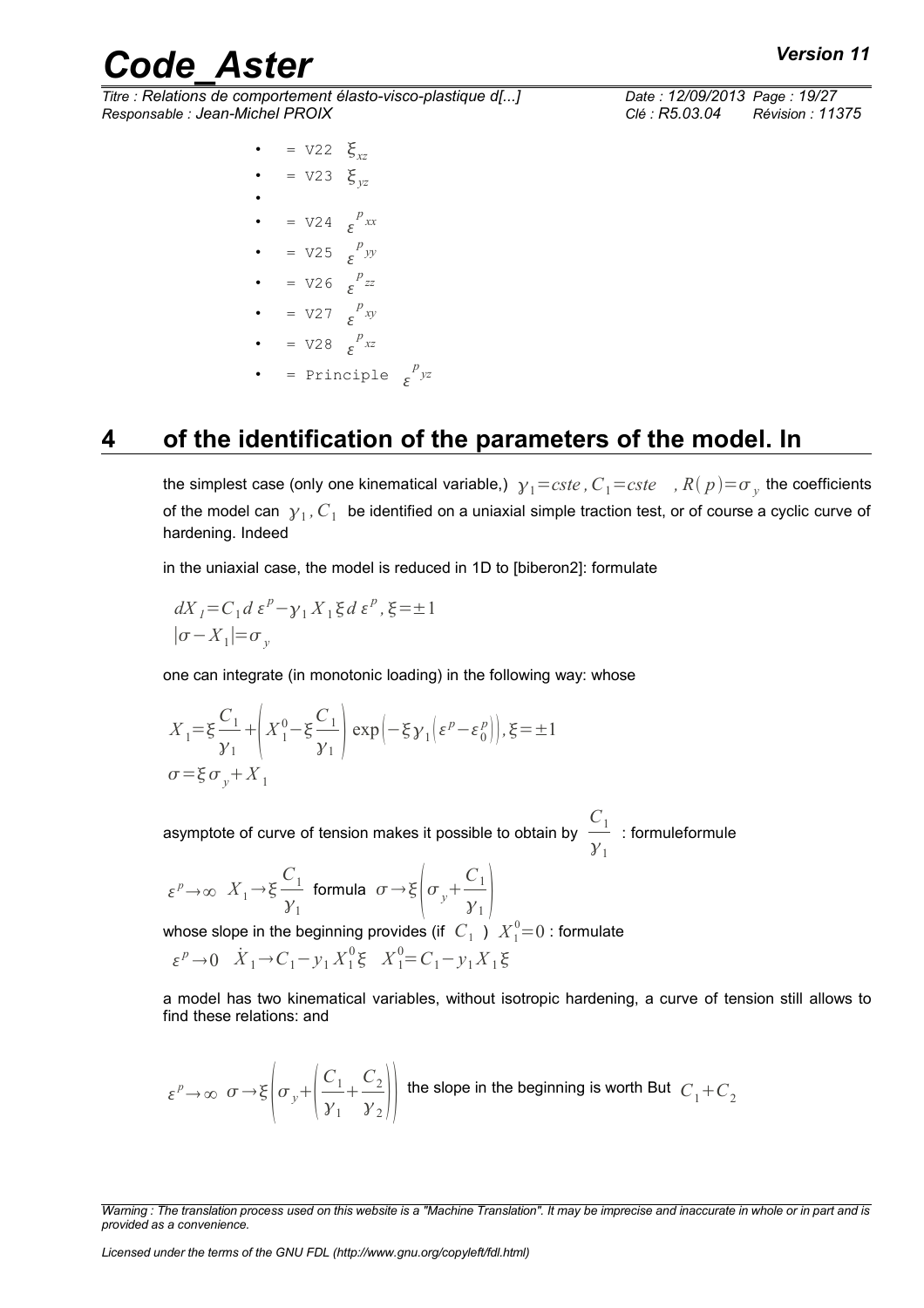*Titre : Relations de comportement élasto-visco-plastique d[...] Date : 12/09/2013 Page : 20/27 Responsable : Jean-Michel PROIX Clé : R5.03.04 Révision : 11375*

apart from these simple cases a numerical identification is necessary to obtain the parameters. One will be able to make this identification for example on traction tests compression with imposed strain. (cf 10 [22E](#page-21-3)lements

#### **5 of validation.**

<span id="page-19-0"></span>The tests allowing the elementary validation of these behaviors are: test

| titrates                               | behavior                                                                                                                             |                               | (S) elementary        |
|----------------------------------------|--------------------------------------------------------------------------------------------------------------------------------------|-------------------------------|-----------------------|
| 001f test                              | tests of robustness comp<br>of robustness constitutive law 3D VMIS_CIN1_CHAB<br>VMIS CIN1 CHAB                                       | comp                          |                       |
|                                        | of robustness constitutive law 3D VMIS_CIN2_CHAB                                                                                     |                               |                       |
| 001g test                              | VMIS CIN2 CHAB<br>of robustness constitutive law 3D VISC_CIN1_CHAB                                                                   | comp                          |                       |
| 002b test                              | VISC CIN1 CHAB<br>of robustness constitutive law 3D VISC_CIN2_CHAB                                                                   | comp                          |                       |
| 002c test                              | VISC CIN2 CHAB<br>of robustness constitutive law 3D VISC_CIN2_MEMO                                                                   | comp                          |                       |
| 002h test                              | VISC CIN2 MEMO                                                                                                                       | comp                          |                       |
|                                        | 008g variation temperature in behavior VMIS_CIN1_CHAB VMIS CIN1 CHAB                                                                 | comp                          |                       |
|                                        | 008h variation temperature in behavior VMIS_CIN2_CHAB VMIS CIN2 CHAB                                                                 | comp                          |                       |
| 008j variation                         | temperature in behavior VISC_CIN1_CHAB VISC_CIN1_CHAB                                                                                | comp                          |                       |
| 008k variation                         | temperature in behavior VISC_CIN2_CHAB VISC_CIN2_CHAB                                                                                | comp                          |                       |
| 008i variation                         | temperature in behavior VMIS_CIN2_MEMO VMIS_CIN2_MEMO                                                                                | comp                          |                       |
| 008I variation                         | temperature in thermoplastic behavior VISC CIN2 MEMO                                                                                 | VISC CIN2 MEMO                |                       |
|                                        | tests of the IPSI hsnv                                                                                                               |                               |                       |
| 124c test                              | phi2as number 1 VMIS_CIN1_CHAB                                                                                                       | VMIS CIN2 CHAB                | hsnv                  |
| 124d test                              | phi2as number 1 VMIS CIN1 CHAB                                                                                                       | VMIS CIN2 CHAB                | hsnv                  |
| 125c test                              | phi2as number 2: tension, shears, temperature variables<br>VMIS CIN1 CHAB<br>phi2as number 2: tension, shears, temperature variables | VMIS CIN2 CHAB                | hsnv                  |
| 125e test                              | VMIS CIN2 MEMO                                                                                                                       | retiming                      |                       |
|                                        | SNA                                                                                                                                  |                               |                       |
| 109a model                             | VISC CIN2 CHAB with 550 degrees, viscosity prevalent<br>VISC_CIN2_CHAB                                                               | SNA                           |                       |
| 110a model                             | retiming VISC_CIN2_CHAB on 4 curves of tension VISC_CIN2_CHAB                                                                        | effect                        |                       |
|                                        | of memory ssnd                                                                                                                       |                               |                       |
| 105a traction<br>test<br>105b traction | with maximum memory of hardening VMIS_CIN2_MEMO                                                                                      | ssnd                          |                       |
| test                                   | with maximum memory of hardening VISC_CIN2_MEMO                                                                                      | ssnd                          |                       |
| 105c tension<br>111a                   | with maximum memory of hardening axis VISC_CIN2_MEMO                                                                                 | ssnd                          |                       |
| validation                             | effect of memory VISC_CIN2_MEMO VISC CIN2 MEMO                                                                                       | Tension                       |                       |
|                                        | - shears ssnv                                                                                                                        |                               |                       |
| 101b test                              | of tension-shears in plane stresses (chaboche) VMIS_CIN1_CHAB                                                                        | VMIS CIN2 CHAB                | ssnv                  |
| 101c test                              | of tension-shears 3D (chaboche) VMIS CIN1 CHAB                                                                                       | VMIS CIN2 CHAB                | ssnv                  |
| 101d test                              | of tension-shears in plane strains (chaboche) VMIS_CIN1_CHAB                                                                         | VMIS CIN2 CHAB                | ssnv                  |
| 118d traction<br>test                  | shears in 3D (viscochab/VISC_CIN2_MEMO) VISC CIN1 CHAB                                                                               | VISC CIN2 CHAB                | large<br>deformations |
|                                        | ssnd                                                                                                                                 |                               |                       |
| 107b tensions                          | - multiple rotations gdef log in kinematical 3D VMIS_CIN2_CHAB                                                                       | VMIS CIN2 MEMO                | Effect                |
| 105d traction                          | of nonproportionality ssnd                                                                                                           |                               |                       |
| test                                   | with maximum memory of hardening and not radiality VMIS                                                                              | CIN2 NRAD VISC CIN2 NRAD ssnd |                       |
| 115a test                              | of tension-torsion with loading nonproportional VMIS                                                                                 | CIN2 NRAD                     |                       |
|                                        |                                                                                                                                      |                               |                       |

*Warning : The translation process used on this website is a "Machine Translation". It may be imprecise and inaccurate in whole or in part and is provided as a convenience.*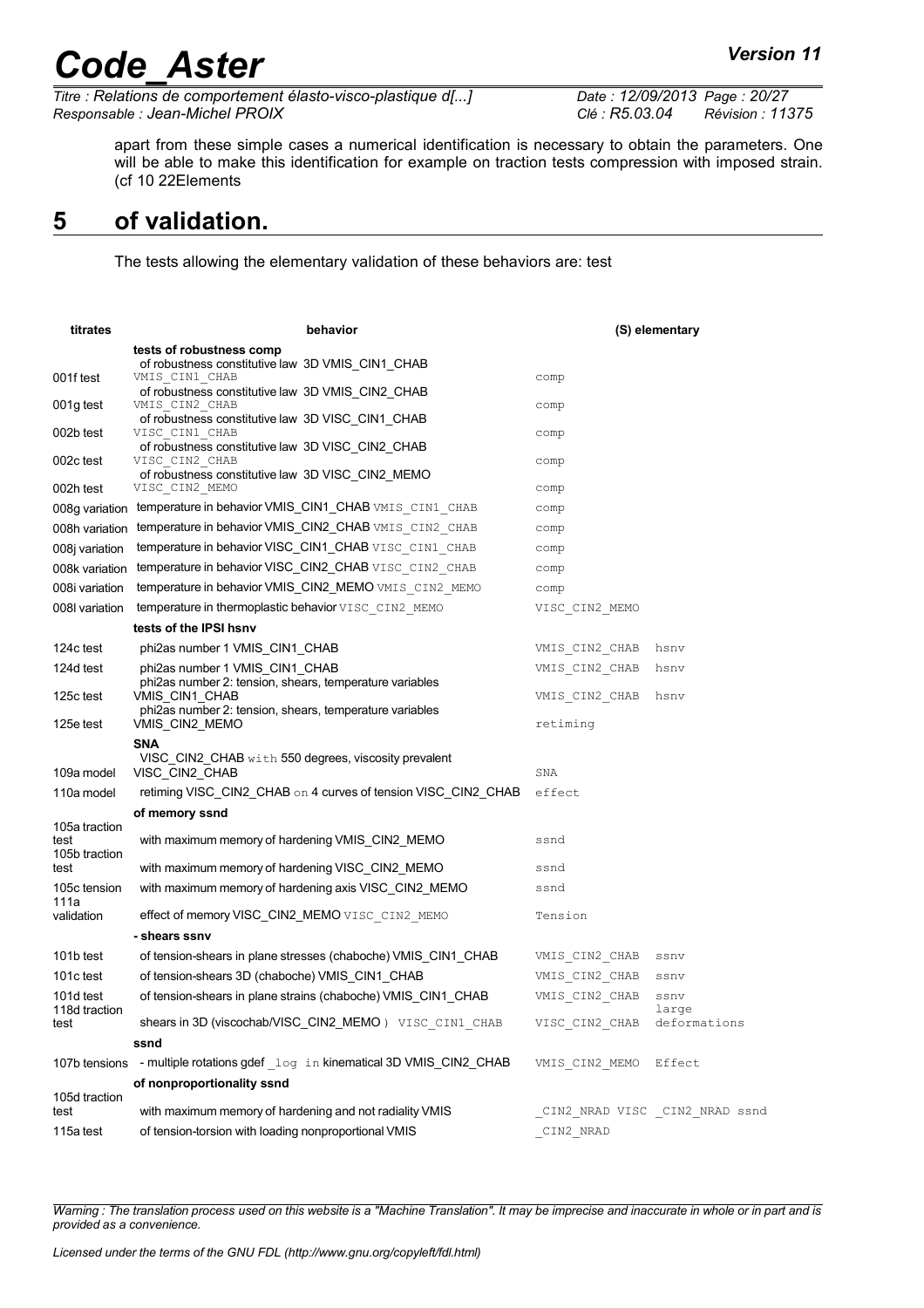*Titre : Relations de comportement élasto-visco-plastique d[...] Date : 12/09/2013 Page : 21/27 Responsable : Jean-Michel PROIX Clé : R5.03.04 Révision : 11375*

a validation compared to experimental results was carried out in (cf 10 [22](#page-21-3) on traction tests compression and of tension-torsion. It makes it possible to highlight the effect of memory and nonproportionality. Bibliography

*Warning : The translation process used on this website is a "Machine Translation". It may be imprecise and inaccurate in whole or in part and is provided as a convenience.*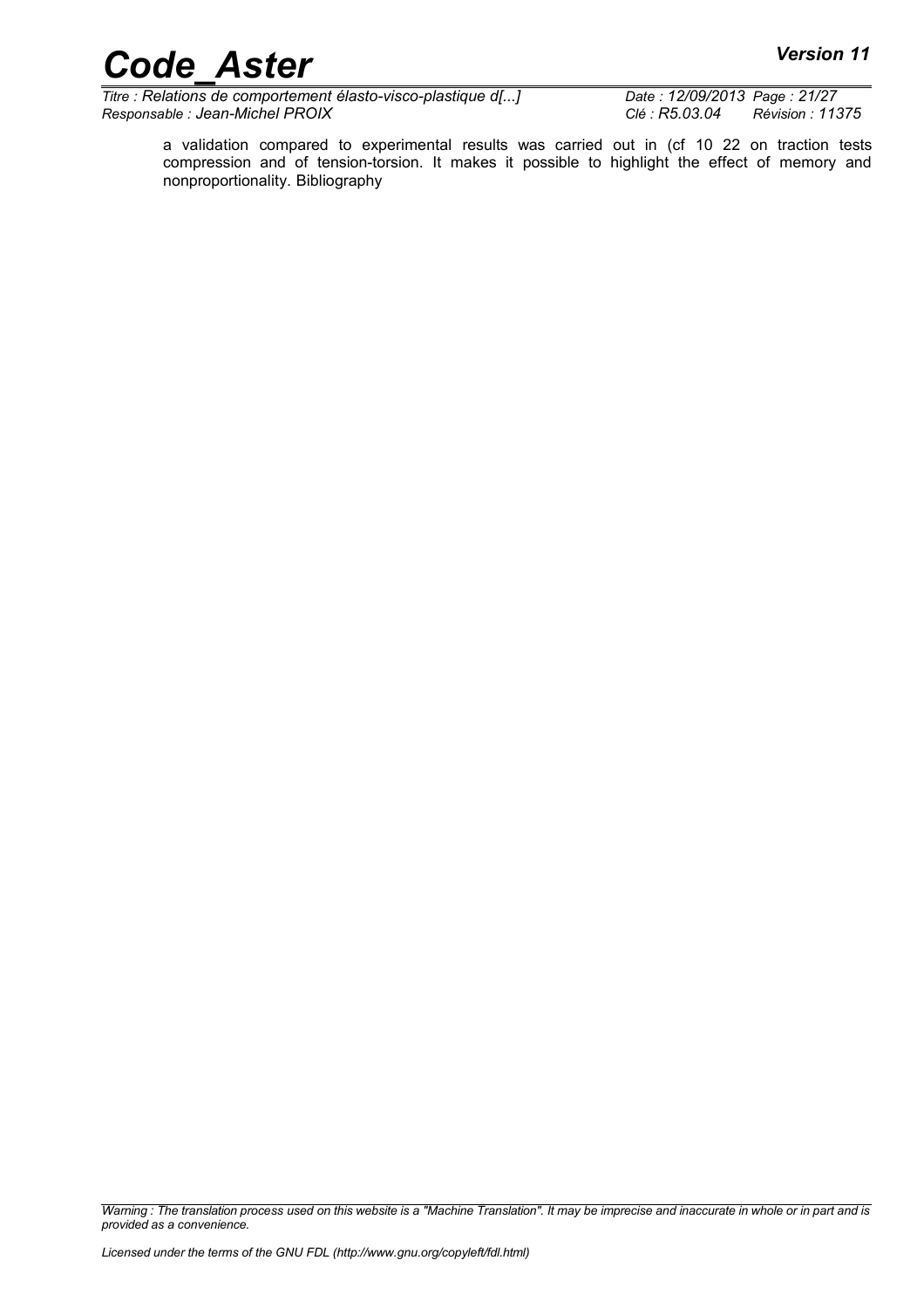# *Code\_Aster Version 11*<br> *Titre : Relations de comportement élasto-visco-plastique d[...]* Date : 12/09/2013 Page : 22/27

*Titre : Relations de comportement élasto-visco-plastique d[...] Responsable : Jean-Michel PROIX Clé : R5.03.04 Révision : 11375*

<span id="page-21-1"></span>

| 6 | Ρ.             |                                                                                                                                                                                                                                                                                                                               |
|---|----------------|-------------------------------------------------------------------------------------------------------------------------------------------------------------------------------------------------------------------------------------------------------------------------------------------------------------------------------|
|   | $\mathbf{1}$   | MIALON, Elements of analysis and numerical resolution of the relations of elastoplasticity. EDF -<br>Bulletin of the Management of the Studies and Searches - Series C - N° 3 1986, p. 57 -<br>89. J.                                                                                                                         |
|   | $\overline{2}$ | LEMAITRE, J.L.CHABOCHE, Mechanics of the solid materials. Dunod 1996 J.L.CHABOCHE, G<br>.CAILLETAUD                                                                                                                                                                                                                           |
|   | 3              | , constitutive Integration methods for complex equations, Methods Computer in Applied<br>Machanics Engineering, N°133 (1996), pp 125-155 J.L.CHABOCHE, Cyclic viscoplastic<br>constitutive                                                                                                                                    |
|   | 4              | equations, Newspaper of Applied Mechanics, Vol.60, December 1993, pp. 813-828<br>R.FORTUNIER, Constitutive law of Chaboche                                                                                                                                                                                                    |
|   | 5              | : identification of the plastic parameters élasto - and élasto-visco-plastics of steel EDF-SPH<br>between 20°C and 600°C. Note FRAMATOME/NOVATOME, NOVTUDD90011, October<br>1990 C.MIGNE, Retiming of the parameters of the model                                                                                             |
|   | 6              | of kinematical plasticity nonlinear of SYSTUS. Modelization of the phenomenon of progressive<br>strain with cyclic consolidation of the material. Note FRAMATOME EE/R.DC.0286.<br>September 1992. J.J.ENGEL, G.ROUSSELIER, Behavior in uniaxial                                                                               |
|   | $\overline{7}$ | stress under cyclic loading of the austenitic stainless steel 17-12 Mo with very low carbon and<br>nitrogenizes control. Identification of 20)C with 600°C of a model of elastoplastic<br>behavior to nonlinear kinematic hardening. Note EDF/DER/EMA N°D599 MAT/T43<br>(1985) P.GEYER, C.COUTEROT, characterization of steel |
|   | 8              | 304L used during the tests "strain, progressive" on CUMULUS and identification of the<br>parameters of the model of Chaboche, Note EDF/DER/HT-26/93/040/A R. OF BORST<br>"the zero normal stress condition                                                                                                                    |
|   | 9              | in plane stress and Shell elastoplasticity" Communications in applied numerical methods, Flight<br>7,29-33 (1991) J.M.PROIX "Behavior viscoplastic taking into account                                                                                                                                                        |
|   | 10             | it not proportionality of loading" EDF R & D - CR-AMA12-284, 12/12/12 J.L.CHABOCHE, A review<br>of sum plasticity and viscoplasticity constitutive                                                                                                                                                                            |
|   | 11             | theories, Inter, Newspaper of Plasticity, Vol.24, 2008, pp. 1642-1693 Description of the versions                                                                                                                                                                                                                             |

<span id="page-21-3"></span><span id="page-21-2"></span>11 theories, Inter. Newspaper of Plasticity, Vol.24, 2008, pp. 1642-1693 Description of the versions of the document Version Aster Author (S) or contributor

### **7 (S), organization Description of**

<span id="page-21-0"></span>

| the           | 5                     | , model of Chaboche 7e. Lorentz                        |
|---------------|-----------------------|--------------------------------------------------------|
| modifications | P.Schoenberger        |                                                        |
|               | EDF/R & D /MMN        |                                                        |
|               | initial Text          |                                                        |
|               |                       | J.M. Proix EDF/ VMIS CIN1 CHAB, VMIS CIN2 CHAB         |
|               | R & D /AMA            |                                                        |
|               | <b>Addition</b><br>οf |                                                        |
|               | models                |                                                        |
|               | 8 P. of Bonnières     | Addition of viscosity : models VISC CIN1 CHAB          |
|               | J.M.Proix EDF/        |                                                        |
|               | R & D /AMA            |                                                        |
|               | and                   | model CHABOCHE. 9.3 J.M. Proix EDF/R & D /AMA Addition |
|               | VISC CIN2 CHA         | of model VMIS/VISC CIN2 MEMO, taking into account the  |
|               | B, and removal        | effect of                                              |

*Warning : The translation process used on this website is a "Machine Translation". It may be imprecise and inaccurate in whole or in part and is provided as a convenience.*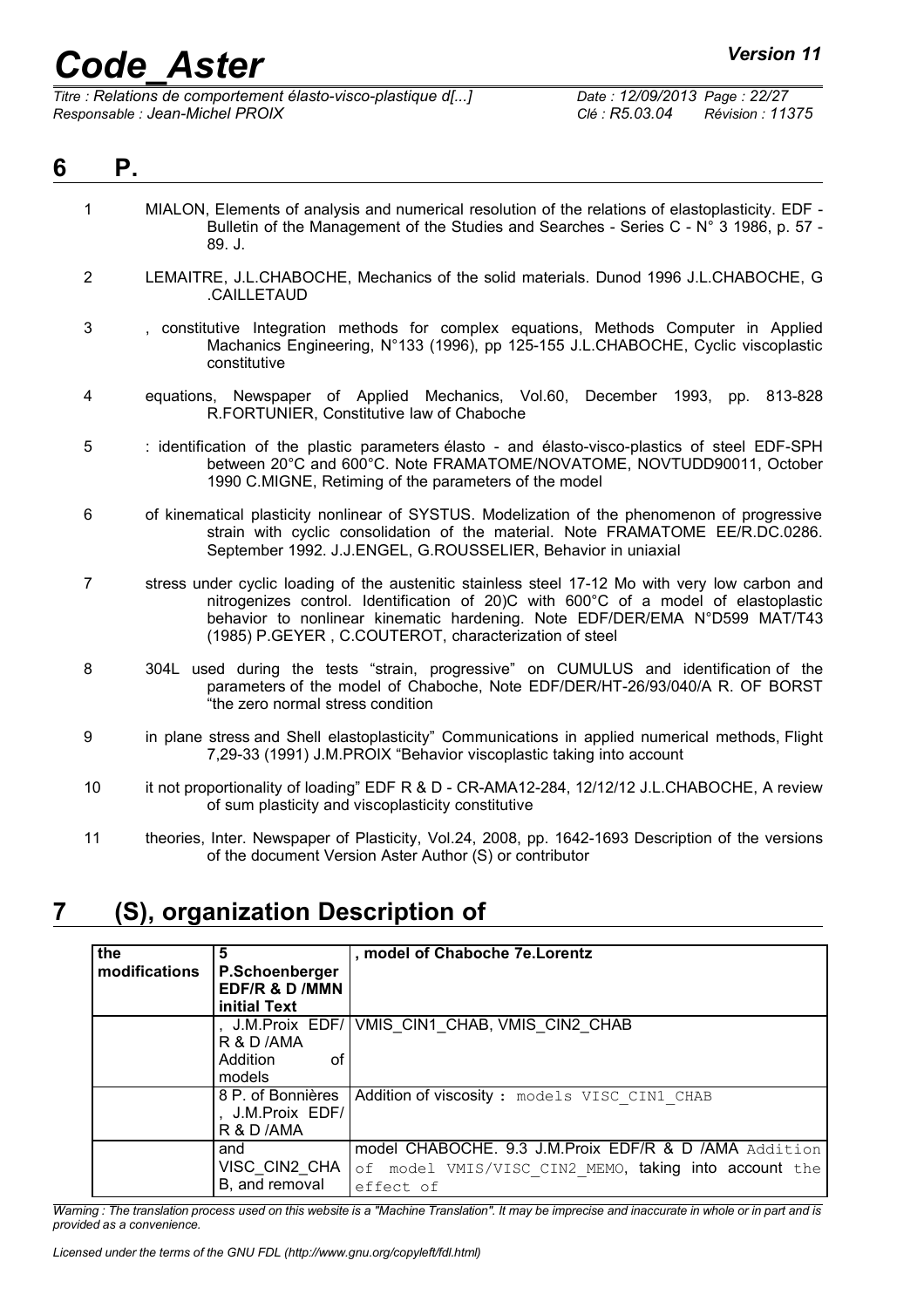# *Code\_Aster Version 11*<br> *Titre : Relations de comportement élasto-visco-plastique d[...]* Date : 12/09/2013 Page : 23/27

*Titre : Relations de comportement élasto-visco-plastique d[...] Date : 12/09/2013 Page : 23/27 Responsable : Jean-Michel PROIX Clé : R5.03.04 Révision : 11375*

|          | οt          |                                                                                    |
|----------|-------------|------------------------------------------------------------------------------------|
| memory   | оf          | hardening. 11 3 J.M. Proix EDF/R & D / AMA Addition of                             |
|          | maximum     | model VMIS/VISC CIN2 NRAD, taking into account the effect of<br>nonproportionality |
|          |             | 12.1 J.M. Proix EDF/R & D / AMA Addition of the remark on                          |
|          | the loading | the positivity of the coefficients K and W, file 21019 Stamps                      |
| behavior |             | to obtain the tangent behavior in the elastoplastic case, it is                    |
|          | tangent     | necessary to calculate                                                             |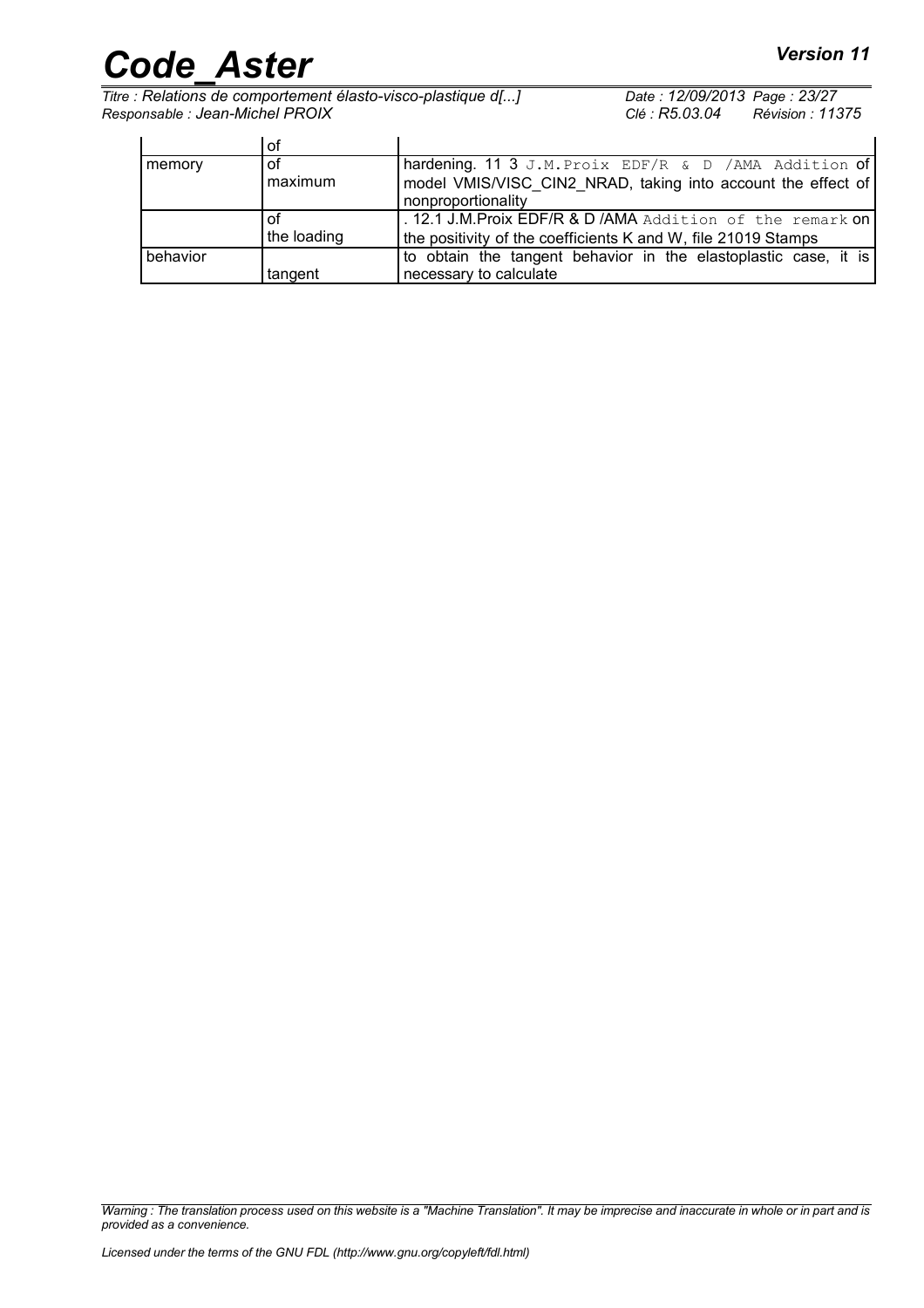*Titre : Relations de comportement élasto-visco-plastique d[...] Date : 12/09/2013 Page : 24/27 Responsable : Jean-Michel PROIX Clé : R5.03.04 Révision : 11375*

### <span id="page-23-0"></span>**Annexe 1 formula [éq 2.3-7]. One uses**

for that the statement of formula according to formula and, which is written  $\frac{d\Delta\boldsymbol{\varepsilon}^p}{dt}$  $\frac{d}{d} \overline{\tilde{\sigma}^e}$  the form: formulate with formula One points out the following  $\varDelta\,\bm{\varepsilon}^p\,$  : thus  $\,\tilde{\bm{\sigma}^e}\,$  :  $\,p$  formulate the quantities of the formula type

$$
\Delta \varepsilon^{p} = \frac{3 \Delta p}{2D(p)} \tilde{\sigma}_{e} + B_{1}^{*}(p) \alpha_{1}^{-} + B_{2}^{*}(p) \alpha_{2}^{-}
$$

are calculated

$$
B_i^*(p) = -\Delta p \frac{M_i(p)}{D(p)}
$$
  
\n
$$
M_i(p) = \frac{C_i(p)}{1 + \delta_i \gamma_i(p) \Delta p}
$$
  
\n
$$
D(p) = R(p) + (3 \mu + M_1(p) N_1(p, \beta_1) + M_2(p) N_2(p, \beta_2) ) \Delta p + K \left(\frac{\Delta p}{\Delta t}\right)^{1/N}
$$

: formulate These various terms

$$
R(p)=R_{\infty}+(R_0-R_{\infty})e^{-bp}
$$
  
\n
$$
C_i(p)=C_i^{\infty}(1+(k-1)e^{-wp})
$$
  
\n
$$
y_i(p)=y_i^0(a_{\infty}+(1-a_{\infty})e^{-bp})
$$

express themselves

$$
\frac{\delta \Delta \,\varepsilon^p}{\delta \,\tilde{\sigma}^e} = \frac{3 \,\Delta \, p}{2D\,|\,p|} \mathbf{Id} + \frac{\delta \left( \frac{3 \,\Delta \, p}{2D\,|\,p|} \right)}{\delta \,\tilde{\sigma}^e} \otimes \tilde{\sigma}^e + \frac{\delta \,B_1^* \,|\,p|}{\delta \,\tilde{\sigma}^e} \otimes \alpha_1^- + \frac{\delta \,B_2^* \,|\,p|}{\delta \,\tilde{\sigma}^e} \otimes \alpha_2^-
$$
\n
$$
\therefore \text{ formulate with formula } \frac{\delta \,A\,|\,p|}{\delta \,\tilde{\sigma}^e} \text{ the computation of: In the case } \frac{\delta \,A\,|\,p|}{\delta \,\tilde{\sigma}^e} = \frac{\delta \,A\,|\,p|}{\delta \,p} \frac{\delta \,p}{\delta \,\tilde{\sigma}^e}
$$

the effect of memory, it is enough to modify  $\mathbf{r}$ 

• 
$$
\frac{\delta \left( \frac{3\Delta p}{2D(p)} \right)}{\delta p} = \frac{3}{2} I(p)
$$
 formulas  $I(p) = \frac{1}{D(p)} - \frac{D'(p)}{D^2(p)} \Delta p$   
• 
$$
\frac{\delta B_i^*(p)}{\delta p} = -\frac{M_i'(p)}{D(p)} \Delta p - M_i(p) . I(p) = H_i(p)
$$

formuleformuleor formula *D* '

 $\overline{a}$ 

• thus formuleet formula In the case of not proportionality (or),  $R^{'}(p)$ 

derivatives 
$$
R = R^- + \Delta R = R^- + b \frac{(Q(\Delta p) - R^-)}{1 + b \Delta p} \Delta p = R^- + \frac{b \Delta p}{1 + b \Delta p} (Q_M + (Q_0 - Q_M)e^{-2\mu q} - R^-)
$$
  
\n
$$
R'(p) = \frac{b}{1 + b \Delta p} \left( \frac{Q - R^-}{1 + b \Delta p} - 2\mu \Delta p (Q - Q_M) \frac{\partial \Delta q}{\partial \Delta p} \right) = \frac{b}{1 + b \Delta p} \left( \frac{Q - R^-}{1 + b \Delta p} - 2\mu \Delta p (Q_0 - Q_M) \frac{\partial \Delta q}{\partial \Delta p} \right)
$$
\n
$$
\Delta q = \eta \left( \frac{2}{3} J_2(\varepsilon^p - \xi^-) - q^- \right) \text{ it } \frac{\partial \Delta q}{\partial \Delta p} = \eta \frac{\varepsilon^p - \xi^-}{J_2(\varepsilon^p - \xi^-)} \frac{\partial \varepsilon^p}{\partial \Delta p}
$$

*Warning : The translation process used on this website is a "Machine Translation". It may be imprecise and inaccurate in whole or in part and is provided as a convenience.*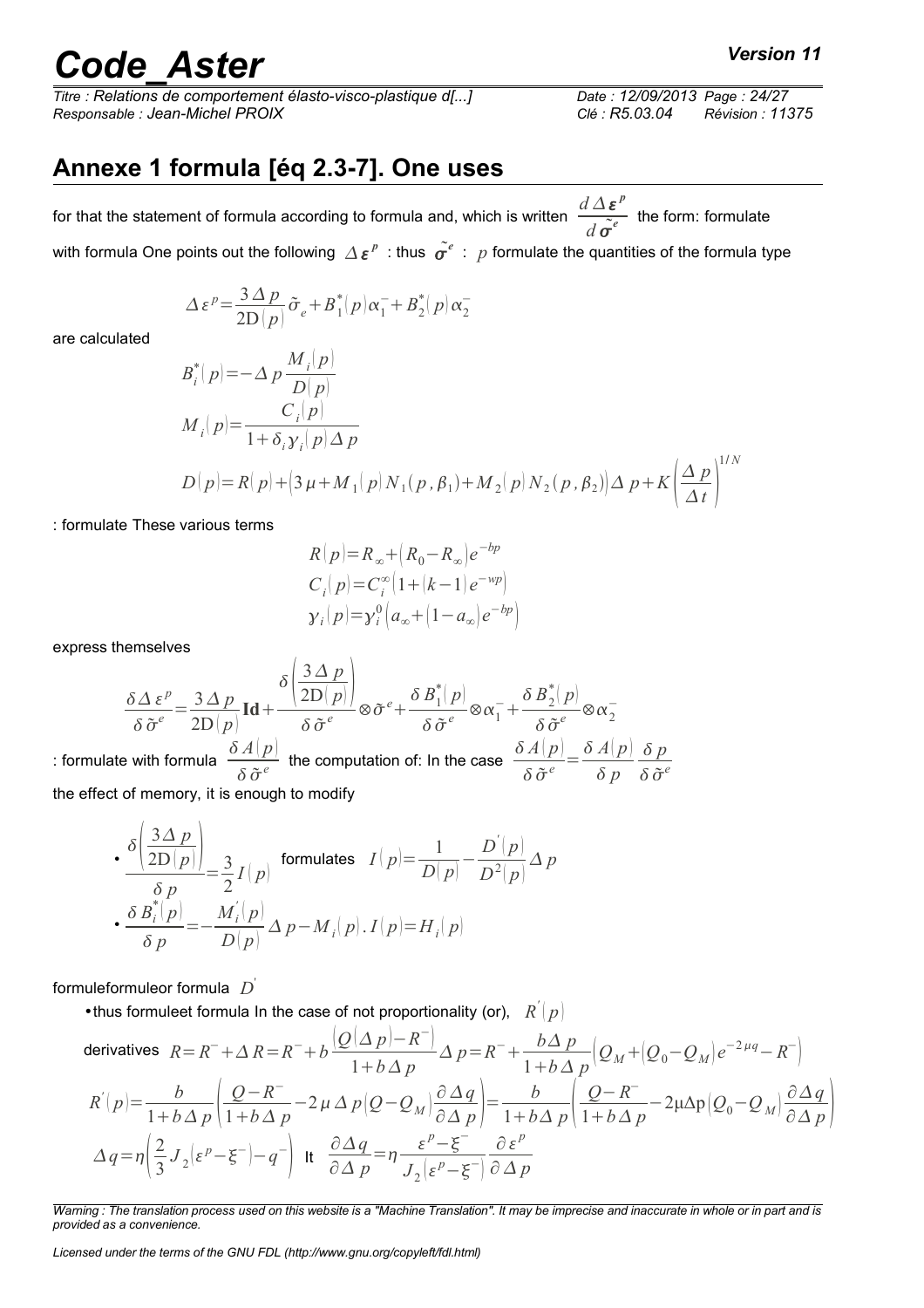*Titre : Relations de comportement élasto-visco-plastique d[...] Responsable : Jean-Michel PROIX Clé : R5.03.04 Révision : 11375*

to calculate

$$
\frac{\delta \Delta \,\varepsilon^p}{\delta \Delta \,p} = \frac{\delta \left( \frac{3 \Delta \, p}{2D(p)} \right)}{\delta \Delta \, p} \tilde{\sigma}^e + \frac{\delta \, B_1^*(p)}{\delta \Delta \, p} \alpha_1^- + \frac{\delta \, B_2^*(p)}{\delta \Delta \, p} \alpha_2^- = \frac{3}{2} I \left( \Delta \, p \right) \tilde{\sigma}^e + H_1^*(\Delta \, p) \alpha_1^- + H_2^*(\Delta \, p) \alpha_2^-
$$

•: formulate One thus uses, following [éq  $\delta_1 \neq 1$  2.3  $\delta_2 \neq 1$  - 8]: formulate formula with formula Then

$$
M'_{i}(p) = \frac{C'_{i}(p)}{1 + \delta_{i}\gamma_{i}(p)\Delta p} - \frac{C_{i}(p)}{(1 + \delta_{i}\gamma_{i}(p)\Delta p)^{2}} \Big(\gamma_{i}\delta_{i}\Delta p + \gamma_{i}\delta_{i}\Big)
$$
  

$$
D = R + \frac{K}{N\Delta t} \Big(\frac{\Delta p}{\Delta t}\Big)^{\frac{1}{N} - 1} + 3\mu + M_{1}N_{1} + M_{2}N_{2} + \Delta p(M'_{1}N_{1} + M'_{2}N_{2} + M_{1}N'_{1} + M_{2}N'_{2})
$$
  
, while 
$$
N'_{i} = \frac{1 + \gamma_{i}(\delta_{i}\Delta p + (\delta_{i} - 1)\beta_{i}) + \gamma_{i}(\delta_{i} + (\delta_{i} - 1)\beta_{i}) - N_{i}(\gamma_{i} + \gamma_{i}\Delta p)}{1 + \gamma_{i}\Delta p}
$$

posing: formulate with formula  $\frac{\delta p}{\delta p}$  $\delta \tilde{\sigma}^e$ 

, formula puts itself in the form  $\frac{\delta \; p}{\delta}$  $\frac{\partial p}{\partial \tilde{\sigma}^e}$  = - $\tilde{F}^{\vphantom{*}}_{\vphantom{*},\tilde{\sigma}^e}\!\!\left(p\,,\tilde{\sigma}^e\right)$  $\tilde{F}$   $_{,p}$   $\left( p$  ,  $\tilde{\sigma}^{e} \right)$ 

$$
\tilde{F}(p, \tilde{\sigma}^e) = S_{eq}(p, \tilde{\sigma}^e) - R(p) - K \left(\frac{\Delta p}{\Delta t}\right)^{1/N} = G(p, \tilde{\sigma}^e) - R(p) - K \left(\frac{\Delta p}{\Delta t}\right)^{1/N}
$$
\n
$$
S = A \tilde{\sigma}^e + B_1 \alpha_1^- + B_2 \alpha_2^- \qquad A = \frac{R(p) + K \left(\frac{\Delta p}{\Delta t}\right)^{1/N}}{D(p)} \qquad B_i = -\frac{2}{3} \frac{M_i(p) \left(R(p) + K \left(\frac{\Delta p}{\Delta t}\right)^{1/N}\right)}{D(p)}
$$
\nthe equation F ( \Delta p)  $R_v(p) = R(p) + K \left(\frac{\Delta p}{\Delta t}\right)^{1/N} =$ 

$$
\frac{\delta p}{\delta \tilde{\sigma}^e} = -\frac{G_{,\tilde{\sigma}^e}(p, \tilde{\sigma}^e)}{G_{,\,p}(p, \tilde{\sigma}^e) - R_{\nu}^{'}(p)} = -\frac{\frac{3}{2} \frac{R_{\nu}(p)}{D(p)} \frac{S}{S_{eq}}}{\frac{3}{2} \frac{S}{S_{eq}} : S_{,\,p} - R_{\nu}^{'}(p)} = -\frac{3}{2} \frac{\frac{R_{\nu}}{D S_{eq}} \left(A \tilde{\sigma}^e + B_1 \alpha_1^- + B_2 \alpha_2^-\right)}{\frac{3}{2} \frac{S}{S_{eq}} : S_{,\,p} - R_{\nu}^{'}(p)} = -\frac{3}{2} \frac{L_1(p) \cdot \tilde{\sigma}^e + L_{21}(p) \alpha_1^- + L_{22}(p) \alpha_2^-}{L_3(p)}
$$

¿ acts

*Warning : The translation process used on this website is a "Machine Translation". It may be imprecise and inaccurate in whole or in part and is provided as a convenience.*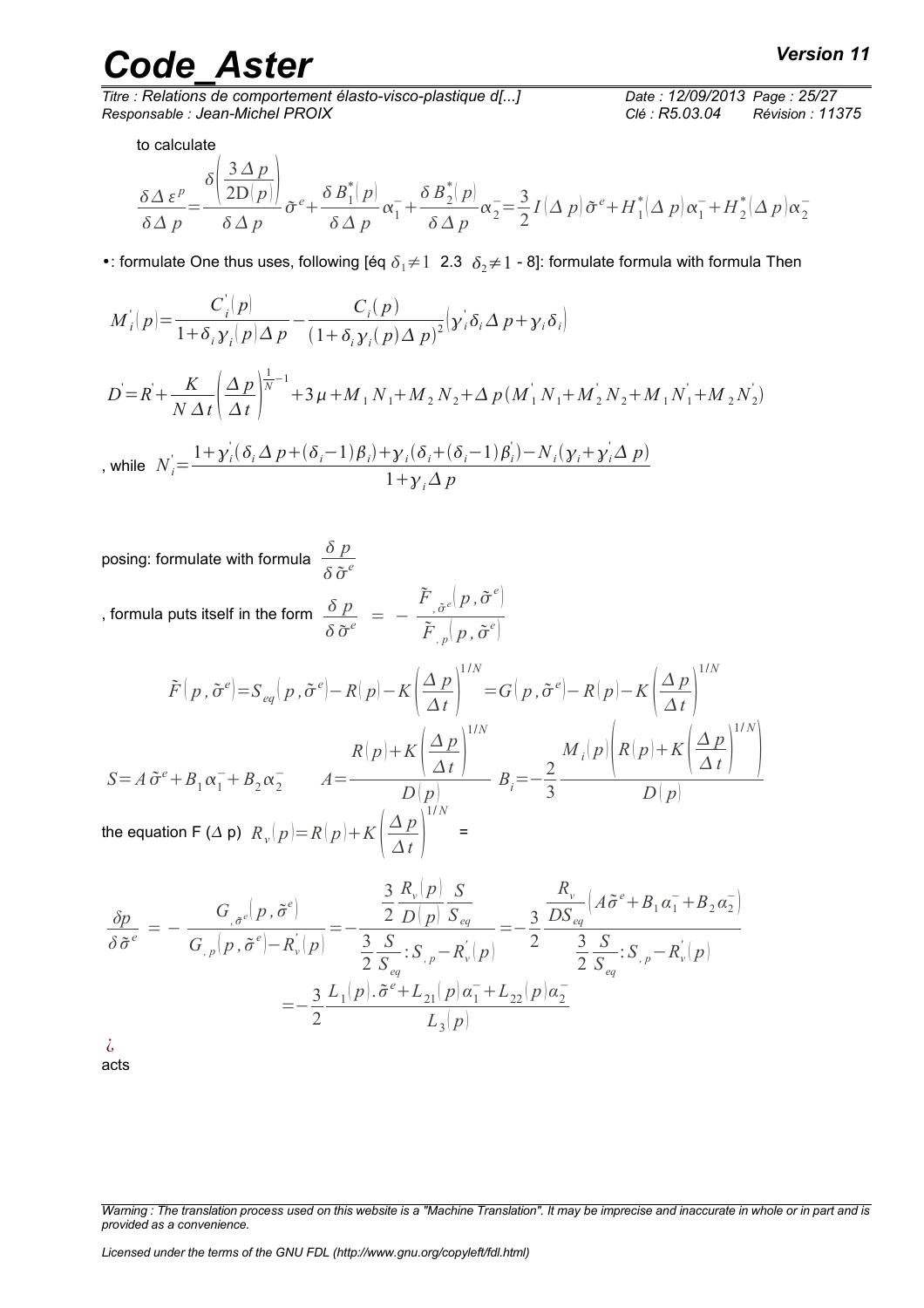*Titre : Relations de comportement élasto-visco-plastique d[...] Date : 12/09/2013 Page : 26/27 Responsable : Jean-Michel PROIX Clé : R5.03.04 Révision : 11375*

$$
\frac{e:12/09/2013 \text{ Page}:26/27}{P5.23.24 \text{ Page}:26/27}
$$

$$
L_1(p) = \frac{R_v^2(p)}{D^2(p) \times S_{eq}} = \frac{A^2(p)}{S_{eq}}
$$
  
\n
$$
L_{21}(p) = \frac{R_v(p)}{D(p)} B_1(p) \frac{1}{S_{eq}}
$$
  
\n
$$
L_{22}(p) = \frac{R_v(p)}{D(p)} B_2(p) \frac{1}{S_{eq}}
$$
  
\n
$$
L_3(p) = \frac{3}{2} \frac{S}{S_{eq}} : (A'(p)\tilde{\sigma}^e + B_1'(p)\alpha_1^- + B_2'(p)\alpha_2^-) - R'(p) - \frac{K}{N\Delta t} \left(\frac{\Delta p}{\Delta t}\right)^{\frac{1}{N} - 1}
$$
  
\na nonlinear  $\frac{\delta \Delta \varepsilon^p}{\delta \tilde{\sigma}^e}$  equation by

 $\delta \Delta \varepsilon^p$  $rac{\delta \Delta \varepsilon^p}{\delta \tilde{\sigma}^e} = \frac{3}{2}$ 2 *Δ p*  $D(p)$  $Id + \frac{3}{2}$  $\frac{\partial}{\partial 2} \Big( I_S(p) \tilde{\sigma}^e + I_{al}(p) \alpha_1^- + I_{al}(p) \alpha_2^- \Big) \otimes \tilde{\sigma}^e$  $+ (H_s^1 \tilde{\sigma}^e + H_{al}^1 \alpha_1^- + H_{a2}^1 \alpha_2^-) \otimes \alpha_1^ +\left(H_s^2 \tilde{\sigma}^e + H_{al}^2 \alpha_1^- + H_{al}^2 \alpha_2^-\right) \otimes \alpha_2^$ seeking

$$
I_{S}(p) = -\frac{3}{2} I(p) \cdot \frac{L_{1}(p)}{L_{3}(p)} \qquad I_{a1}(p) = -\frac{3}{2} \frac{I(p)L_{21}(p)}{L_{3}(p)}
$$
  
\n
$$
I_{a2}(p) = -\frac{3}{2} \frac{I(p)L_{22}(p)}{L_{3}(p)}
$$
  
\n
$$
H_{s}^{1}(p) = -\frac{3}{2} \frac{H_{1}(p) \cdot L_{1}(p)}{L_{3}(p)} H_{a1}^{1}(p) = -\frac{3}{2} \frac{H_{1}(p)L_{21}(p)}{L_{3}(p)} H_{a2}^{1}(p) = -\frac{3}{2} \frac{H_{1}(p)L_{22}(p)}{L_{3}(p)}
$$
  
\n
$$
H_{s}^{2}(p) = -\frac{3}{2} \frac{H_{2}(p) \cdot L_{1}(p)}{L_{3}(p)} H_{a1}^{2}(p) = -\frac{3}{2} \frac{H_{2}(p)L_{21}(p)}{L_{3}(p)} H_{a2}^{2}(p) = -\frac{3}{2} \frac{H_{2}(p)L_{22}(p)}{L_{3}(p)}
$$

*Warning : The translation process used on this website is a "Machine Translation". It may be imprecise and inaccurate in whole or in part and is provided as a convenience.*